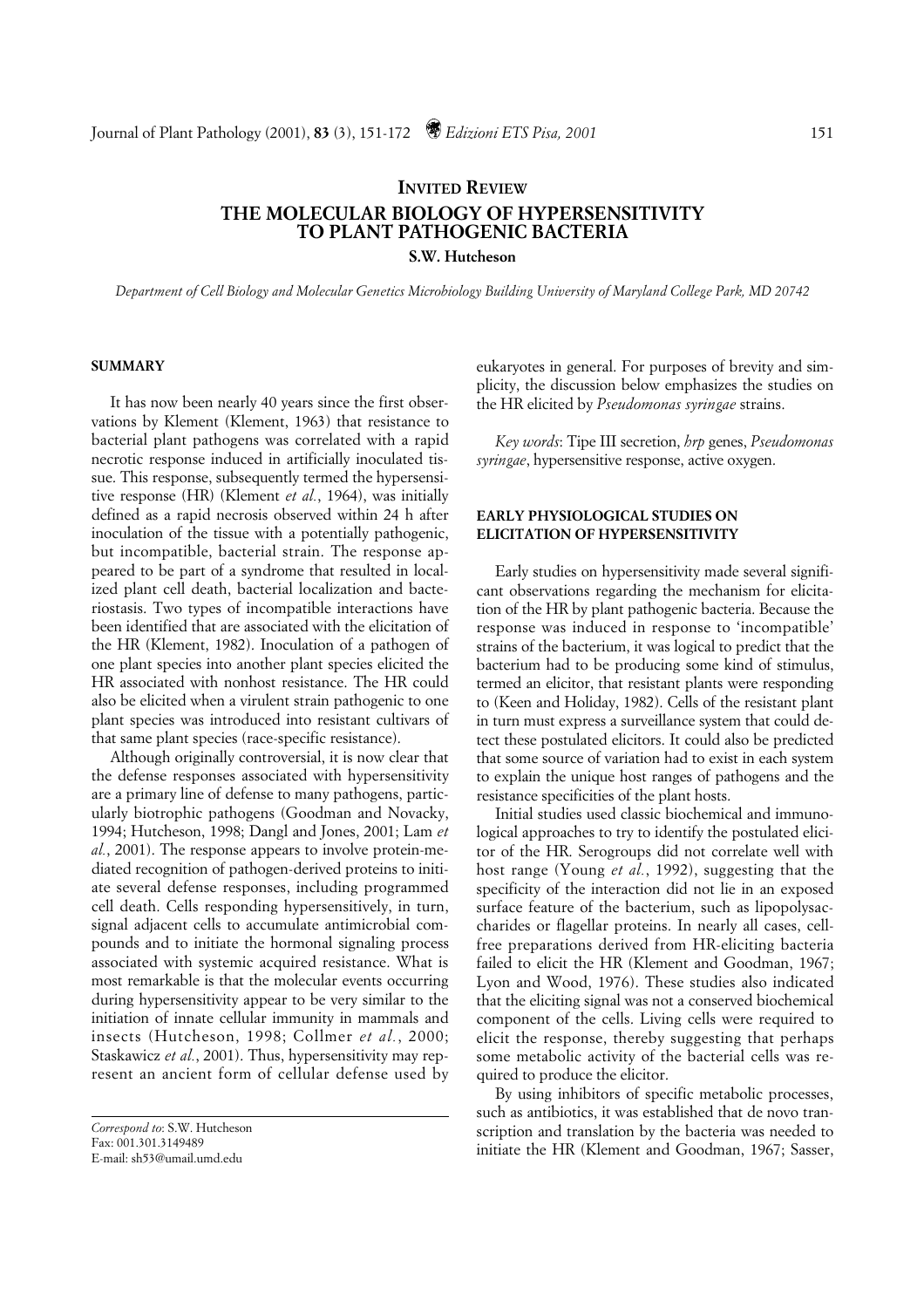1982). This apparent induced gene expression was limited to the initial stage of the interaction called the induction stage. For the HR elicited by *P. syringae* strains, this induction stage required 2-4 hours, depending upon the strain and environmental conditions. The induction stage was not fixed but could be altered by the culture conditions used to grow the bacteria. Growth of the bacteria in a minimal media lacking a broad spectrum amino acid source substantially reduced or abolished the induction stage for the HR (Hutcheson *et al.*, 1989; Yucel *et al.*, 1989). The requirement for an induction stage suggested that elicitor production was delayed until the requisite genes encoding the elicitor, or necessary for its phenotype, were expressed. Again attempts to define the biochemical nature of this delayed elicitor production by extracting the elicitor from inoculated tissue after the induction stage was completed or by flushing it into fresh tissue were unsuccessful (Klement, 1977).

Subsequent studies focused on the role of the living bacterial cell in the elicitation of the HR. These studies established that contact between live metabolically active bacterial cells and the plant cells was required to initiate the HR (Klement, 1977; Stall and Cook, 1979). Furthermore, a single bacterial cell was sufficient to elicit a response by a single plant cell (Turner and Novacky, 1974), suggesting that plant cells could respond to very low levels of the elicitor.

These early studies also demonstrated an active role for the plant cells in the HR. The HR was not simply induced necrosis in the plant cells caused by some toxic product produced by the bacterium. The HR also required *de novo* protein synthesis by the host cells (Keen *et al.*, 1981; Greenberg and Sussex, 1996; Mittler and Lam, 1996). Such phenomena had been described in animal cells as programmed cell death (Ghosh *et al.*, 1998). In summary these studies suggested that the HR was the result of a pathogen-derived elicitor, formed by *de novo* gene expression during an induction stage, initiating a genetic response in the plant cells that culminated in programmed cell death. Strains of distinct host ranges must either differ qualitatively or quantitatively in the production of the postulated elicitor(s). Plants in turn must differ in their ability to recognize and respond to these postulated elicitors.

#### **GENETICS OF THE HYPERSENSITIVITY PHENOTYPE**

It was clear from the preceding experiments that biochemical methods were unlikely to succeed in identifying the postulated elicitor(s) of the HR. By this time, however, transposons and broad host range cloning vectors had been developed that allowed the application of microbial genetics to the problem. These studies identified two gene systems essential to the elicitation of the HR by *P. syringae* strains and other plant pathogenic bacteria.

The simplest interactions to investigate genetically were the incompatible interactions observed during race specific resistance. Plant breeders had established that cultivar-specific resistance to several bacteria followed the predictions of Flor (Flor, 1971). A single dominant resistance gene conferred resistance to specific races of the bacterial pathogen. This in turn would predict that the races should carry single dominant genes conferring 'avirulence' (*avr* genes). To test this hypothesis, a genomic library from a race 6 strain of *P. syringae* pv. *glycinea* (virulent on a defined set of soybean cultivars) was cloned into a broad host range vector and transformed into a race 4 strain that was virulent on the indicator soybean cultivars tested (Staskawicz *et al.*, 1984). A clone was identified that reduced the virulence of the transformant to the same set of cultivars as those susceptible to race 6. In the now resistant cultivars, the transformant elicited the HR like the parent race 6 strain. A single *avr* gene, *avrA*, was identified within this clone that was responsible for the phenotype (Napoli and Staskawicz, 1987).

Subsequent studies showed that all bacteria capable of eliciting the HR carry *avr* genes. At least 50 distinct *avr* genes have now been identified in plant pathogenic bacteria (Dangl, 1994; Leach and White, 1996; Vivian and Gibbon, 1997). Many, if not all, *P. syringae* strains have since been found to carry multiple *avr* genes (see below). Preliminary analysis of the *P. syringae* DC3000 genome indicates that this strain carries alleles of 18 known *avr* genes and may carry as many as 43 additional genes that could exhibit Avr-like phenotypes (A. Collmer, personal communication).

As before, the mechanism by which the products of *avr* genes elicited the HR was not obvious. Most Avr products lacked significant similarity to other proteins of known function. Purified protein products were devoid of activity when infiltrated into tissue of a plant known to respond hypersensitively to strains expressing this *avr* gene (Staskawicz *et al.*, 1987). One explanation could be that *avr* genes encoded a product functioning in a biosynthetic pathway for the postulated elicitor. Strains expressing one *avr* gene, *avrD* isolated from a *P. syringae* pv. *tomato* strain (Kobayashi *et al.*, 1989), produced biochemically isolable elicitors by the enzymatic activity of AvrD (Keen *et al.*, 1990). These elicitors, acyl lactones of the syringolide family (Keen *et al.*, 1996), could cause a response in cultivars carrying the corresponding AvrD-linked *Rsg4* resistance gene. This excit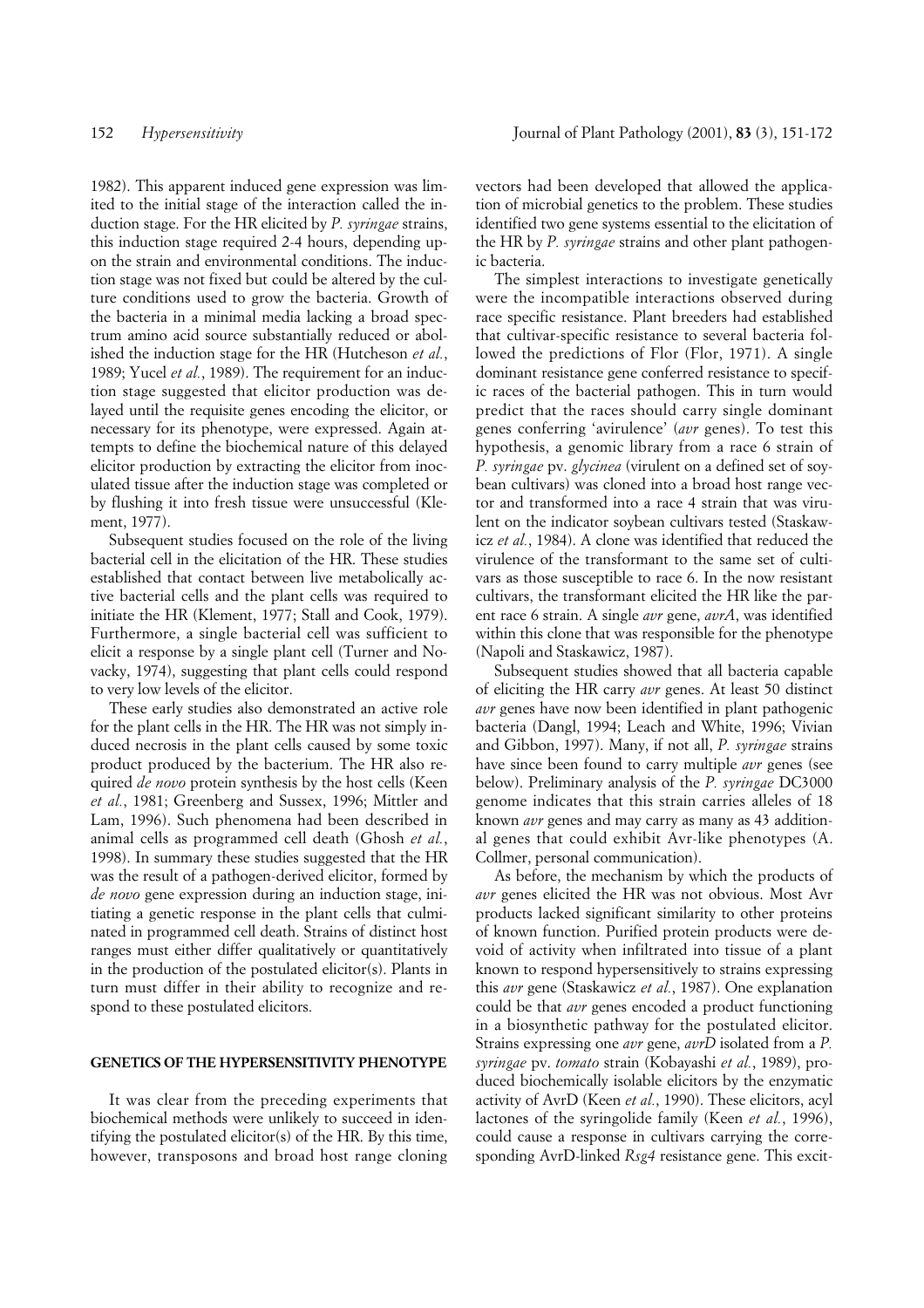ing result proved, however, to be of limited application. Other Avr products did not appear to function as part of biosynthetic pathways and no diffusible elicitors could be isolated from strains expressing other *avr* genes.

An alternative explanation for the cryptic activity of Avr products was that the phenotype of most *avr* genes was dependent upon other pathogenicity determinants of the bacterium. Transposon mutagenesis had identified a second class of genes associated with the elicitation of the HR (Anderson and Mills, 1985). Transposons inactivate a gene by physically inserting into the coding sequence. Several groups were able to isolate prototrophic transposon mutants of plant pathogenic bacteria that were incapable of eliciting the HR during previously incompatible interactions, and surprisingly, also turned out to be non-pathogenic as well (see references in Hutcheson *et al.*, 1989; Hutcheson, 1999). These mutations mostly clustered in a set of genes named *hrp* genes (for hypersensitive response and pathogenicity) (Lindgren *et al.*, 1986). All strains of a bacterial species were found to carry the homologous *hrp* gene cluster and phenotypically similar gene clusters were identified in nearly all Gram-negative bacteria capable of causing disease in plants. These include *P. syringae* (Lindgren *et al.*, 1988) (Huang *et al.*, 1995), *Erwinia* spp. (Bauer *et al.*, 1994; Bogdanove *et al.*, 1996), rhizosphere strains of *P. fluorescens* (Preston *et al.*, 2001), *Xanthomonas* spp. (Bonas *et al.*, 1991), *Ralstonia solanacearum* (Boucher *et al.*, 1992) and rhizobia (Viprey *et al.*, 1998; Gottfert *et al.*, 2001). The only exceptions thus far have been *Agrobacterium* ssp. and *Xylella fastidosa* (Lambais *et al.*, 2000).

The role of *hrp* genes in elicitation of the HR was initially equivocal. Hrp mutants also failed to multiply in the tissue making it difficult to resolve whether the HR minus phenotype of the mutants was due to the inactivation of some essential gene involved in the elicitation of the HR or was the indirect result of the inability to colonize that host which secondarily prevented some essential metabolic process from occurring. The role of *hrp* genes in the elicitation of the HR was firmly established when it was shown that the expression of the core *hrp* gene cluster from a *P. syringae* strain (Huang *et al.*, 1988), and later from an *E. amylovora* strain (Wei *et al.*, 1992), enabled previously nonpathogenic bacteria, such as *E. coli*, to elicit the HR. This gain of function could only have occurred if the *hrp* genes were essential to elicitation of the HR. Twenty seven *hrp* genes were identified in *P. syringae* strains that were necessary to produce the phenotype (Fig. 1) (Huang *et al.*, 1991; Heu and Hutcheson, 1993; Huang *et al.*, 1993; Lidell and Hutcheson, 1994; Xiao *et al.*, 1994; Huang *et al.*, 1995).

In these analyses, the *hrp* genes of *P. syringae* strains, *Erwinia* strains and *P. fluorescens* were found to be most closely related. These *hrp* clusters have since been classified as group I *hrp* clusters (Alfano and Collmer, 1997; Hutcheson, 1997). Within the bacteria carrying group I *hrp* clusters, 25 of 27 genes were at least partially conserved and the order of genes within operons retained. Two other differences were observed in group I *hrp* clusters: several operons have been relocated in *Erwinia* strains relative their counterparts in the *Pseudomonas* strains (Kim *et al.*, 1998); and the regulatory system was only partially conserved (see below) (Wei *et al.*, 2000). The *hrp* clusters of *Xanthomonas* strains and *R. solanacearum* were also closely related to one another but were substantially divergent from group I *hrp* clusters (VanGijsegem *et al.*, 1993; Bonas, 1994). This divergence extended not only to the translational similarities detected between partially conserved components, but also to the transcriptional organization of genes and to the regulatory mechanism. Because of the substantial differences, these *hrp* gene clusters were classified as group II *hrp* clusters (Alfano and Collmer, 1997; Hutcheson, 1997).

Several attempts were made to identify biochemical traits associated with expression of *hrp* genes. These studies initially failed to detect novel secreted proteins in culture filtrates, changes in LPS or other surface features that were correlated with expression of the *hrp* genes (Li *et al.*, 1992). In contrast to the *avr* genes, however, many *hrp* genes did have amino acid sequence homologs in the databases that could be used to generate hypotheses as to their function. The products of at least 9 *hrp* genes were found to share significant amino acid sequence similarity to the products of genes essential for pathogenicity of mammalian pathogens, such as *Yersinia pestis* and *Salmonella* serovars (see VanGijsegem *et al.*, 1993; Alfano and Collmer, 1996; Hutcheson, 1997; Hueck, 1998; Hutcheson, 1999). Up to this time, there had been little, if any, similarity in the mechanisms for pathogenesis used by bacteria pathogenic to plants or to mammals. These 9 products were the same proteins that were conserved between group I and II *hrp* clusters. These conserved genes were subsequently renamed hrc genes (hypersensitive response conserved) in the plant pathogenic bacteria (Bogdanove *et al.*, 1996). In the mammalian pathogens, these pathogenicity determinants were also clustered as observed in the plant pathogens (Rosqvist *et al.*, 1995). In addition to the amino acid sequence similarities detected, the order of conserved genes within the gene clusters was also partially conserved. To date, similar gene clusters have been identified in *Yersinia* spp. (Cornelis *et al.*, 1998), *Salmonella* spp. (Groisman *et al.*, 1999), *Shigella* spp.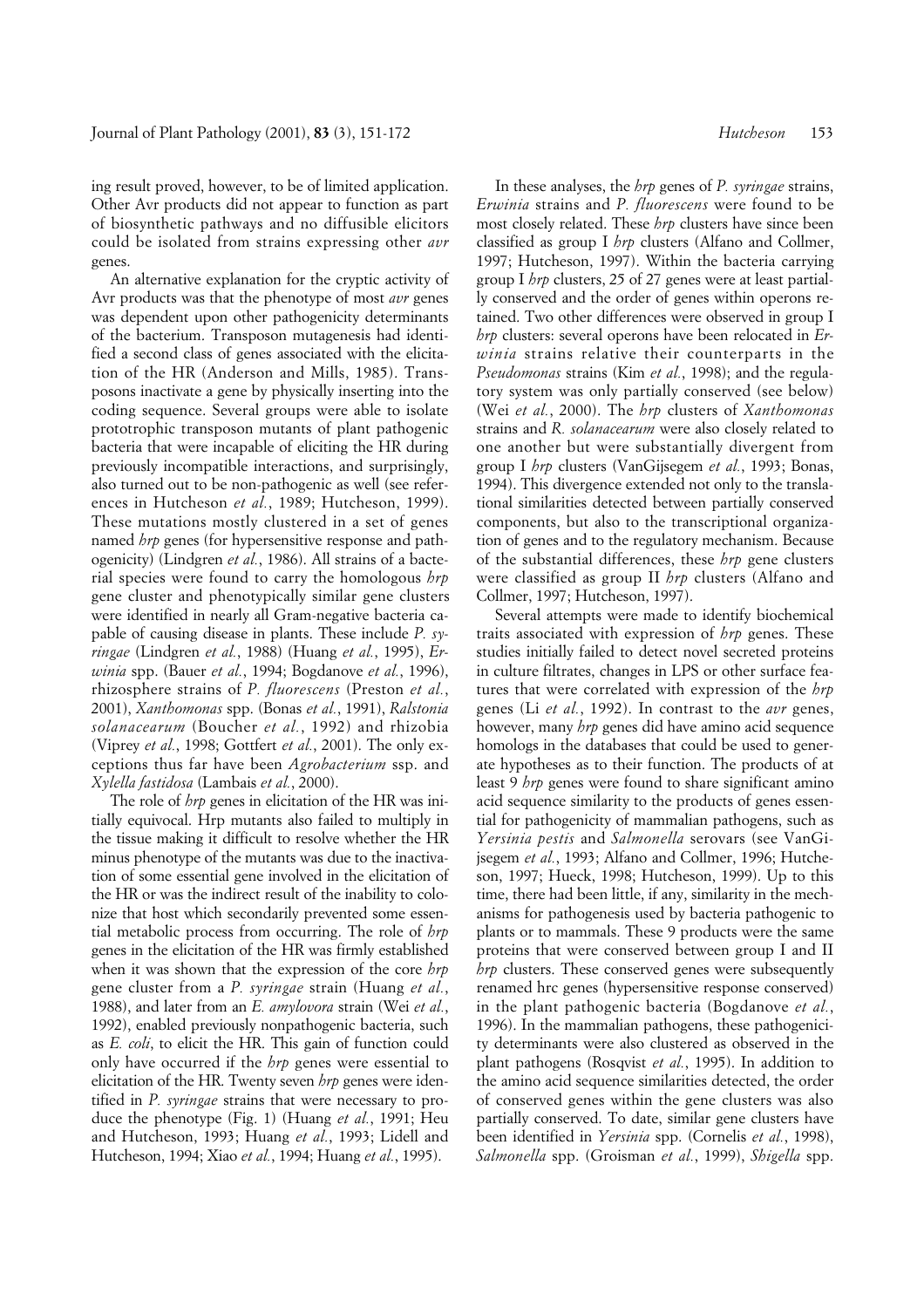

**Fig. 1.** The *P. syringae hrp* central conserved region and type III secretion system secreton. The operons of the *hrp* CCR are indicated by the labeled arrows. Genes are represented by the boxes. Except for hrpA encoding the hrp pilus structural protein (lightest gray), shaded boxes represent *hrc* genes whose products are conserved in all TTSS (Bodganove *et al.*, 1996). The deduced secreton structure is based upon the model of Blocker *et al*., 2001. Gene products are predicted to be locatized as indicated by the shading of the gene products. hrpJ and hrpU operon products are associated with the inner membrane and have homologs in flagellar biosynthesis. hrpC and hrpA operons have products that associated with the outer membrane. The *hrp* CCR is shown on the cytoplasmic side of the inner membrane as drawn. The black arrow indicated the probable location of the secretion port.

(Parsot and Sansonetti, 1999), enteropathogenic and enterohemorhagic strains of *E. coli* (Nataro and Kaper, 1998), *P. aeruginosa* (Yahr *et al.*, 1997), *Chlamydia* spp. (Fields and Hackstadt, 2000), *Bordetella pertussis* (Yuk *et al.*, 2000) and *Burkholderia cepacia* (Parson *et al.*, 2001) that are essential for pathogenicity. Pathogenesis by these bacteria shares in common interactions with epithelial cells during early stages of pathogenesis (Galan and Collmer, 1999). During initial stages of pathogenesis, these bacteria adsorb to and elicit responses in the epithelial cells that form the surface of the gastrointestinal tract or the respiratory tract.

# **TYPE III PROTEIN SECRETION**

The conservation of 9 core genes in these plant and mammalian pathogens suggested that the function of these gene clusters might be similar. In plant pathogenic bacteria, it was clear that *hrp* genes had to be involved in producing some form of an extracellular signal in order to elicit responses in host cells. Mammalian pathogens also elicited responses in the host cells during pathogenesis, suggestive of an extracellular function for these genes. For the mammalian pathogens, however, it was clear that the products of these genes were involved in the secretion of proteins. Virulent strains of *Yersinia* spp. (Straley *et al.*, 1993), and later *Salmonella* (Galan, 1996), *Shigella* (Menard *et al.*, 1996) and enteropathogenic and enterohemorhagic strains of *E. coli* (Jarvis *et al.*, 1995; Kaper *et al.*, 1999) secreted proteins into the growth medium that were required for virulence. Thirteen secreted proteins, called Yops (*Yersinia* outer proteins) could be detected, for example, in culture filtrates of *Yersinia* strains under the appropriate conditions (low Ca2+, 37°C) (Straley *et al.*, 1993; Hueck, 1998). These proteins were only secreted from strains expressing the *Yersinia* homologs of the hrc genes. Because this pathway appeared to represent a distinct protein secretion pathway it was named type III protein secretion (Salmond and Reeves, 1993; VanGijsegem *et al.*, 1993). The genes conserved among the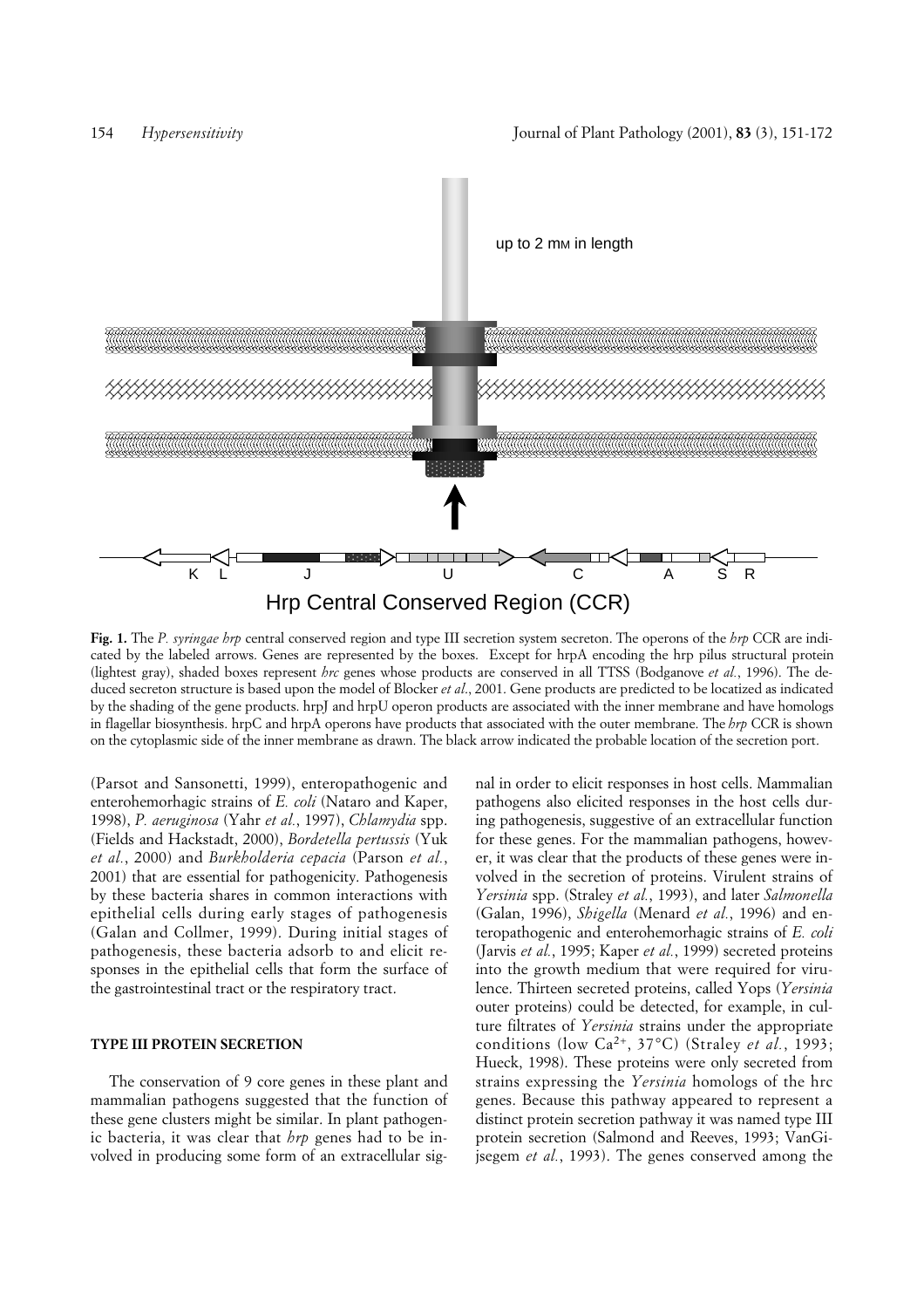various plant and mammalian pathogens encoded the conserved components of this type III secretion system (TTSS). Most TTSS also require proteins unique to that system. The function of these unique proteins has not yet been established.

It was also clear that there was something unusual about the TTSS. Even though strains of mammalian pathogens expressing the TTSS could secrete virulence proteins into the medium, the purified proteins, like Avr products, had minimal activity when simply added to the medium independently of the source bacteria (Hueck, 1998). Furthermore, many of the secreted proteins had domains, such as phosphatase or kinase domains, suggestive of activities within the cytosol of the host cells. Consistent with this observation, many of these effector proteins were shown to have activity once taken up or injected into cells. These activities included alterations to the cytoskeleton of the cells, insertion of membrane proteins, disrupted cell signaling cascades, or cytotoxicity, responses similar to the host cell responses observed during pathogenesis by the virulent bacterium. These proteins commonly cause morphological changes in cells, such as pedestal formation induced by EPEC and EHEC strains of *E. coli* (Kaper *et al.*, 1998). Secreted proteins that were necessary for pathogenicity were termed 'effector' proteins because they appeared to mechanistically function in pathogenesis. Their primary function for many mammalian pathogens is suppression of phagocytosis.

The most likely function for the TTSS appeared to be the polar translocation of effector proteins into host cells. Contact between the pathogen and host cells strongly enhanced expression and secretion of Yops, but most, if not all, of the newly secreted proteins were found to be internal to the host cells (Rosqvist *et al.*, 1994). Almost none were found in the medium, arguing that these proteins were being directly translocated into host cells. By using fusions constructed to the reporter protein, adenylate cyclase, which is only active in the cytoplasm of host cells, several Yop proteins were shown to be vectorally translocated into host cells (Sory and Cornelis, 1994; Sory *et al.*, 1995). Thus, consistent with the model, the effector proteins of *Yersinia* strains appeared to be 'injected' into host cells by the TTSS. Similar results were obtained for the other mammalian pathogens (see Hueck, 1998; Galan and Collmer, 1999).

A hint as to the mechanism by which bacteria could inject proteins into their host came from the other structural similarities detected to conserved components of the TTSS. In addition to the similarities identified between the components found in the various pathogenic bacteria, several of the conserved core genes

also shared sequence similarity with gene products required for flagellar biosynthesis (Lidell and Hutcheson, 1994; VanGijsegem *et al.*, 1995) and another was related to a key protein required by filamentous phages for phage particle assembly on the outer membrane surface (Huang *et al.*, 1992; VanGijsegem *et al.*, 1993). In flagellar biosynthesis, a basal body is assembled in the inner membrane from the components that have homologs in the TTSS (Macnab, 1996; Chilcott and Hughes, 2000). Proteins for the rod, hook and flagellum are then sequentially loaded in an ATP-dependent process into a hollow channel within the basal body and added to the distal end of the growing structure. Flagella can thus be considered hollow tubes capable of translocating proteins. When flagella are sheared to remove their distal cap, the secretion of proteins into the medium via the flagellar apparatus can be detected (Hughes *et al.*, 1993). The process is highly specific and the signal associated with translocation of proteins into the flagellum was found to reside in the N-terminus of the translocated proteins (Kuwajima *et al.*, 1989; Chilcott and Hughes, 1998).

TTSS could thus be predicted to function similarly to flagellar biosynthesis. Proteins, carrying specific N terminal signals, were likely to be loaded into the central core of a basal body-like structure and translocated to the tip of a pilus/flagellum-like structure formed similarly to filamentous phage particle assembly. The predicted TTSS membrane 'needle' complex, described as a 'secreton', has been observed by electron microscopy in flagella-deficient mutants of *Salmonella* (Kubori *et al.*, 2000) and *Shigella* (Blocker *et al.*, 2001) strains. Component proteins were localized in the TTSS as predicted from their structural properties. We assume that a similar structure assembles in *P. syringae* and other plant pathogenic bacteria (Fig. 1) but this has not yet been observed directly. The basic model for how TTSS operates has been confirmed as described below.

The most controversial feature of TTSS is the mechanism by which effector proteins are directed to the secreton. The initial studies employing fusions to adenylate cyclase showed that the secretion signal resided in the amino terminal 15 amino acids of several Yops (Sory *et al.*, 1995). This region, however, was not conserved in any obvious feature between the various Yops. Mutagenesis did not indicate a requirement for any specific amino acid within this region for secretion (Anderson and Schneewind, 1997). Even a frameshift mutant, producing a completely altered amino acid sequence for the region, appeared to be secreted. This latter result was interpreted to indicate that the secretion signal most likely resided in the mRNA (Anderson and Schneewind, 1997; Anderson *et al.*, 1999). Subsequent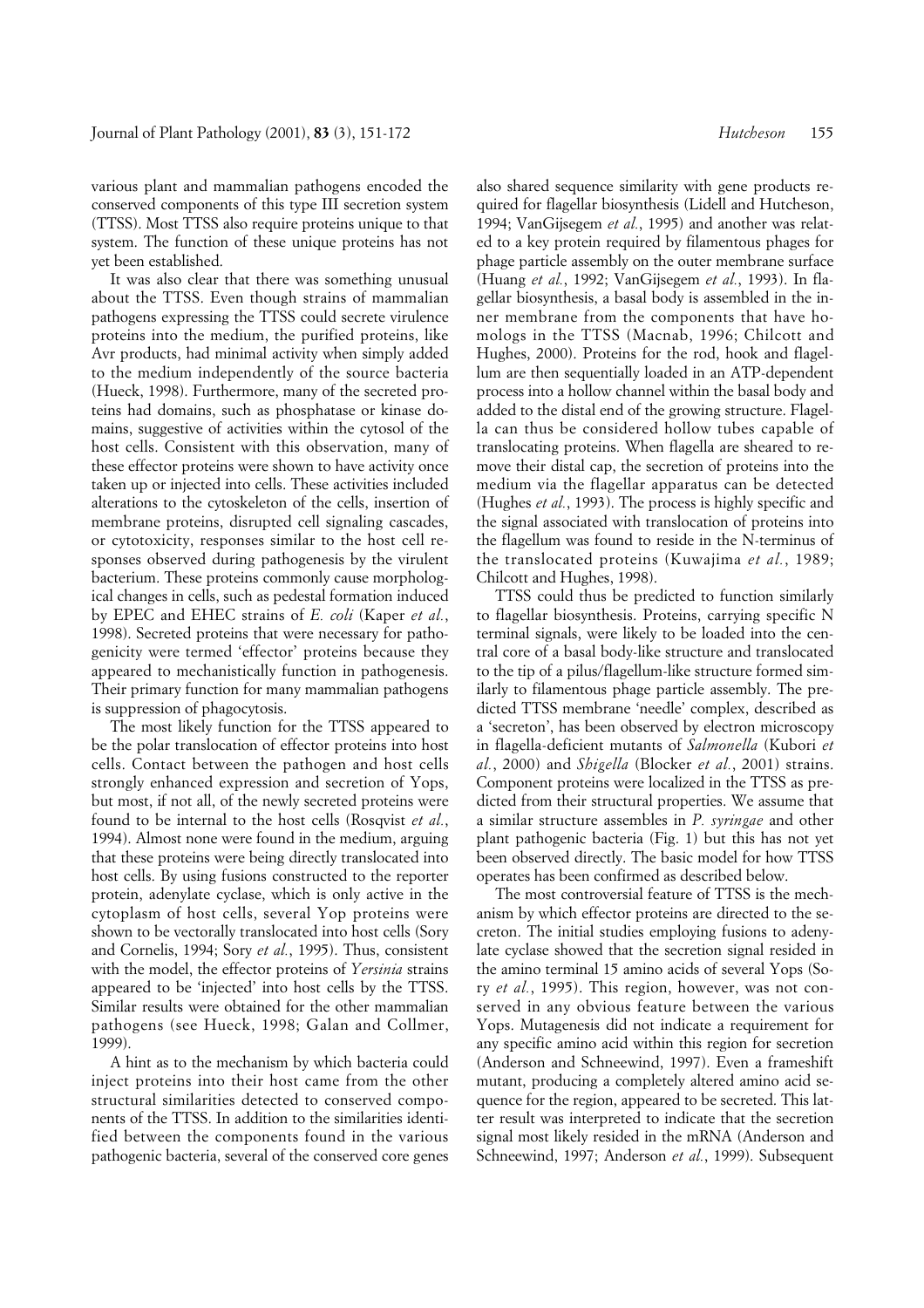studies, however, have not supported this conclusion as the experimental system used to identify the mRNA signal has been recently challenged (Lloyd *et al.*, 2001). Thus the mechanism by which protein are directed to the TTSS remains elusive. What has been confirmed is that the secretion signal is located at the 5' end of the coding sequence for the effector protein, irrespective of the bacterium and TTSS.

# **SECRETION OF PROTEINS BY THE** *P. SYRINGAE* **HRP-ENCODED TTSS**

The function of the *hrp* gene products could be deduced by analogy. Since the apparent TTSS of *P. syringae* strains and other plant pathogenic bacteria required structurally related proteins to their counterparts of mammalian pathogens, it must mechanistically be similar. Pathogenesis by *P. syringae* strains could be predicted to involve the translocation of effector proteins into the cytoplasm of host cells by a needle-like TTSS structure (Fig. 2).



Fig. 2. Pathogenesis by bacteria utilizing TTSS. After introduction into plant tissue, bacterial cells adsorb to the surface of plant cell walls. Little is known about this process. Within the first 2-3 h of the interaction, expression of *hrp/hrc* genes is induced and a TTSS assembles. Bacteria are then thought translocate effector proteins into the cytoplasm of plant cells. Strains are predicted to differ qualitatively, and possibly quantitatively, in the effector proteins translocated into host cells by the TTSS. Effector proteins appear to be translocated at a low level (difficult to detect) and can be processed by host systems as described in Fig. 3. Translocated proteins appear to have a short half-life once recognized by resistence gene-associated defense systems (Dangl and Jones, 2001).

The first protein shown to be secreted by a *P. syringae* TTSS was HrpZ (He *et al.*, 1993), also known as harpin<sub>pss</sub>. It is a 34.5 kDa, glycine-rich, cysteine-deficient, heat stable protein found in culture filtrates of some *P. syringae* strains induced to express *hrp* genes. Secretion of HrpZ required the *hrp*-encoded TTSS (Alfano *et al.*, 1996). At high concentrations, HrpZ could

elicit a necrotic response in host tissue, but genetic analyses indicated that the HrpZ was not the primary elicitor of the HR (Alfano *et al.*, 1996), and in fact, was fully dispensable for the phenotype (Pirhonen *et al.*, 1996). Mutants carrying nearly complete deletions of *hrpZ* retained an HR positive phenotype. Recent studies suggest that HrpZ can open cation-conductive pores in membranes (Lee *et al.*, 2001) (see below). Release of K<sup>+</sup> from cells is known to be an early host response elicited by *P. syringae* strains (Atkinson and Baker, 1987; Baker *et al.*, 1987). The altered membrane physiology caused by the activity of HrpZ (Novacky *et al.*, 1994) could facilitate the release of nutrients from the cell, and thus, would be essential for pathogenesis but not for elicitation of the HR.

A second protein secreted by the *hrp*-encoded TTSS is HrpA. HrpA is a 11 kDa protein that is the structural protein of TTSS-associated pilus in *P. syringae* strains (Roine *et al.*, 1997; Romantschuk *et al.*, 2001). HrpA appears to be one of the most variable proteins produced by the *hrp* gene cluster (Deng *et al.*, 1998). Amino acid sequence identity between strains of *P. syringae* can be as low as 28%. This pilus was shown to be associated with type III secretion (Wei *et al.*, 2000). Most significantly, studies on the *P. syringae* TTSS-associated pilus provided direct experimental evidence for the postulated mechanism for type III protein secretion. In an elegant set of experiments, newly synthesized proteins were shown to accumulate at and near the tip of the TTSS-associated pilus in electron micrographs as predicted by the flagellar biosynthesis model described above (Brown *et al.*, 2001; Jin *et al.*, 2001). Thus the Hrp pilus is likely to be a hollow tube involved in the secretion of proteins via the *hrp*-encoded TTSS as predicted.

One other protein has been demonstrated to be secreted by the native *hrp*-encoded TTSS of *P. syringae*. HrpW is a 43 kDa protein with two distinct domains: the amino terminal domain is HrpZ-like (glycine-rich, cysteine-deficient) whereas the C-terminal domain shows sequence similarity to pectate lyases (Charkowski *et al.*, 1998). The purified protein did not exhibit any detectable enzymic activity but could elicit a necrotic response in tissue at high concentrations. Mutants carrying nonpolar mutations in this gene retained the ability to elicit the HR.

Other plant pathogenic bacteria expressing TTSS can also secrete proteins. The first protein shown to be secreted by any TTSS associated with a plant pathogenic bacterium was Harpin secreted by *E. amylovora* strains (Wei *et al.*, 1992). This TTSS has also been shown to secrete DspE (Bogdanove *et al.*, 1998). Much later it was shown that the cloned *E. amylovora hrp*-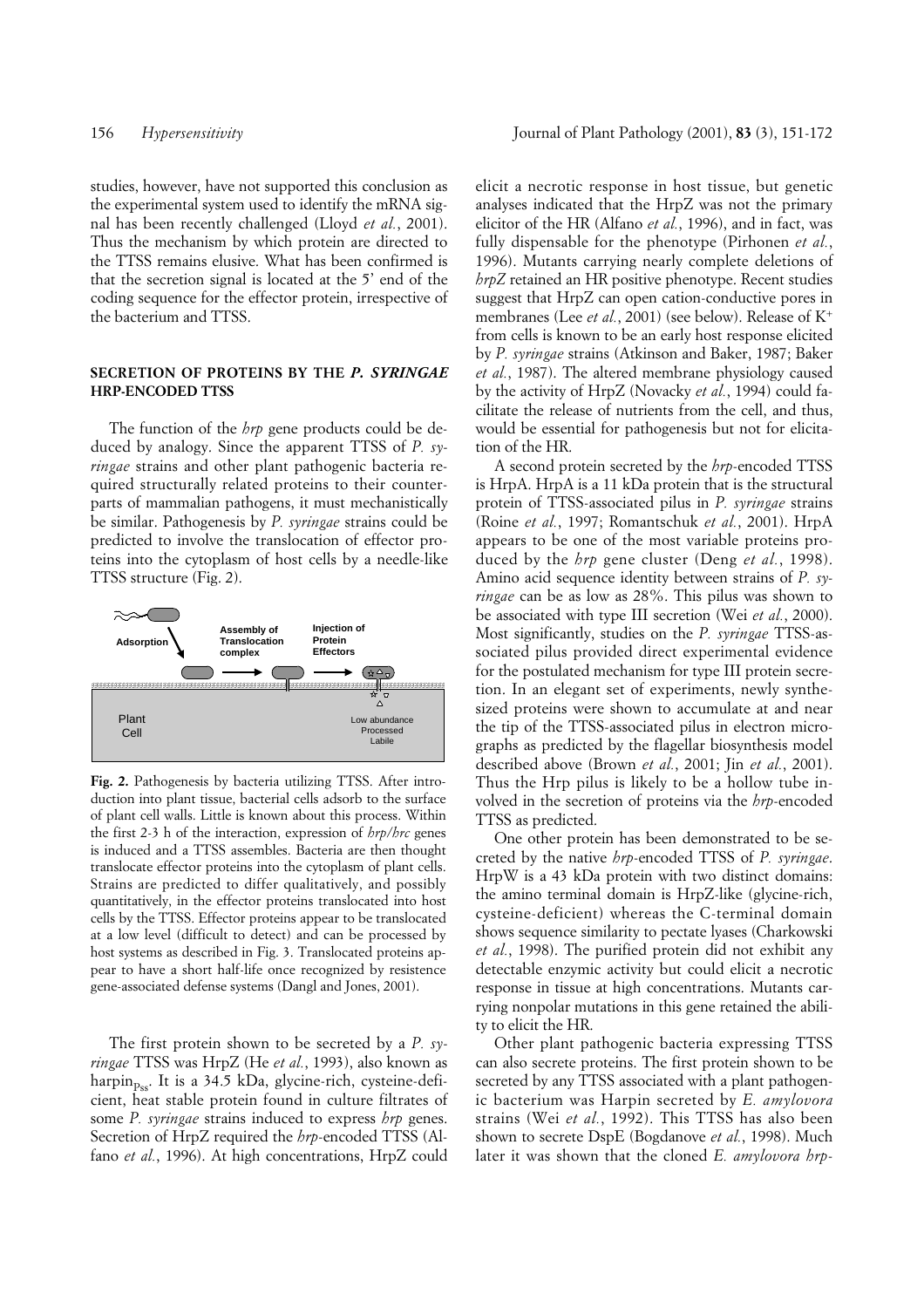encoded TTSS expressed in *E. coli* secreted several *P. syringae* effector proteins (Ham *et al.*, 1998). The TTSS encoded by the group II *hrp* cluster of *R. solanacearum* forms a pilus of the pilin protein HrpY and has been shown to secrete several Pop proteins (Gueneron *et al.*, 2000; VanGijsegem *et al.*, 2000).

#### **ROLE OF TTSS IN AVR PHENOTYPES**

The *hrp*-encoded TTSS, thus, was required for elicitation of the HR, could secrete proteins, and could be predicted to translocate effector proteins into the cytoplasm of host cells, but the preceding analyses had not identified the primary elicitor of the HR. In the case of the *P. syringae* strains, there were hints that at least some of the translocated effector proteins eliciting the HR were products of *avr* genes. First, the phenotype of Avr products was lost in *hrp* mutants in which the TTSS was inactive (Lindgren *et al.*, 1989). Second, resistance gene products mediating responses to *P. syringae* strains, when cloned and characterized, were apparent cytoplasmic proteins (see below). If these proteins were to function as receptors for specific Avr products as predicted, a mechanism would be needed to translocate Avr products into plant cells. Finally, several groups noted that *avr* genes were co-expressed with *hrp* genes in *P. syringae* strains via the same regulatory mechanism (Huynh *et al.*, 1989; Innes *et al.*, 1993; Shen and Keen, 1993; Xiao and Hutcheson, 1994).

By using the plasmid-borne TTSS isolated from *P. syringae*, phenotypic expression of *avr* genes was linked to the secretion activities of the *hrp*-encoded TTSS (Pirhonen *et al.*, 1996). *E. coli* transformants carrying any of seven *P. syringae avr* genes could produce an R gene-dependent HR only when the *hrp*-encoded TTSS was co-expressed with a specific *avr* gene. This gain of function was consistent with the translocation of the Avr products into plant cells by the *hrp*-encoded TTSS.

Direct demonstration of the translocation of Avr products into plant cells has proved difficult. In most cases, the secretion of Avr products into the medium or plant cells was below the sensitivity of the assays employed. Fusions to reporter proteins, such as adenylate cyclase, ß-glucuronidase (GUS), green fluorescent protein (GFP) or eukaryotic transcriptional factor domains, impeded secretion (Lidell, 1998; Mudgett and Staskawicz, 1999) (Wood, Lidell, Katagiri and Hutcheson, unpublished results). Epitope-tagged proteins were secreted at too low of a level to produce a signal in host cells in the early studies. What initially succeeded was to bypass the translocation issue altogether and ask a more direct question: where does an Avr product produce a phenotype in planta? These experiments produced results consistent with the hypothesis: *avr* genes transiently expressed in the cytoplasm of plant cells from any of several eukaryotic expression systems could elicit the HR in cells expressing the corresponding resistance gene independently of bacterial TTSS (Fig. 3) (Gopalan *et al.*, 1996; Leister *et al.*, 1996; Van den Ackerveken *et al.*, 1996; Lidell, 1998).



**Fig. 3.** Translocation of Avr products into plant cells and resistance gene-associated defense responses. Avr products are translocated by the hrp-encoded TTSS into the cytoplasm of the host cell. Some effector proteins appear to interact directly with resistance gene-associated sensors. Others, such as avrRpt2, undergo proteolytic processes prior to the interaction with its cognate sensor system. Some, *e.g.* AvrRpm1, undergo myristoylation at their amino termini and associate with the plasma membrane. AvrBs3 family members, associate with Importin and are compartmentalized into the nucleus. Mechanisms by which resistance genes associated sensor systems function are discussed in the text. The interaction of an Avr effector and its cognate sensor system initiates a signal transduction cascade involving protein kinases and  $Ca^{++}$  influx. Physiological responses observed include  $K^+$  efflux, oxidative bursts and nitric oxide production. Transcriptional reprogramming leads to programmed cell death and production of salicylic acid and other signal molecules.

More recent studies have confirmed that the *hrp*-encoded TTSS can translocate an Avr product into plant cells. AvrRpt2 was shown to be secreted into culture filtrates at low levels from *P. syringae* DC3000 as the full length polypeptide (Mudgett and Staskawicz, 1999). In plant tissue, AvrRpt2 transiently expressed from an introduced construct was processed by proteolytic cleavage of the amino terminal 71 amino acids. The same result was observed when bacteria expressing the *hrp*-encoded TTSS and *avrRpt2* were inoculated into plant tissue. Since processing of AvrRpt2 occurred in the plant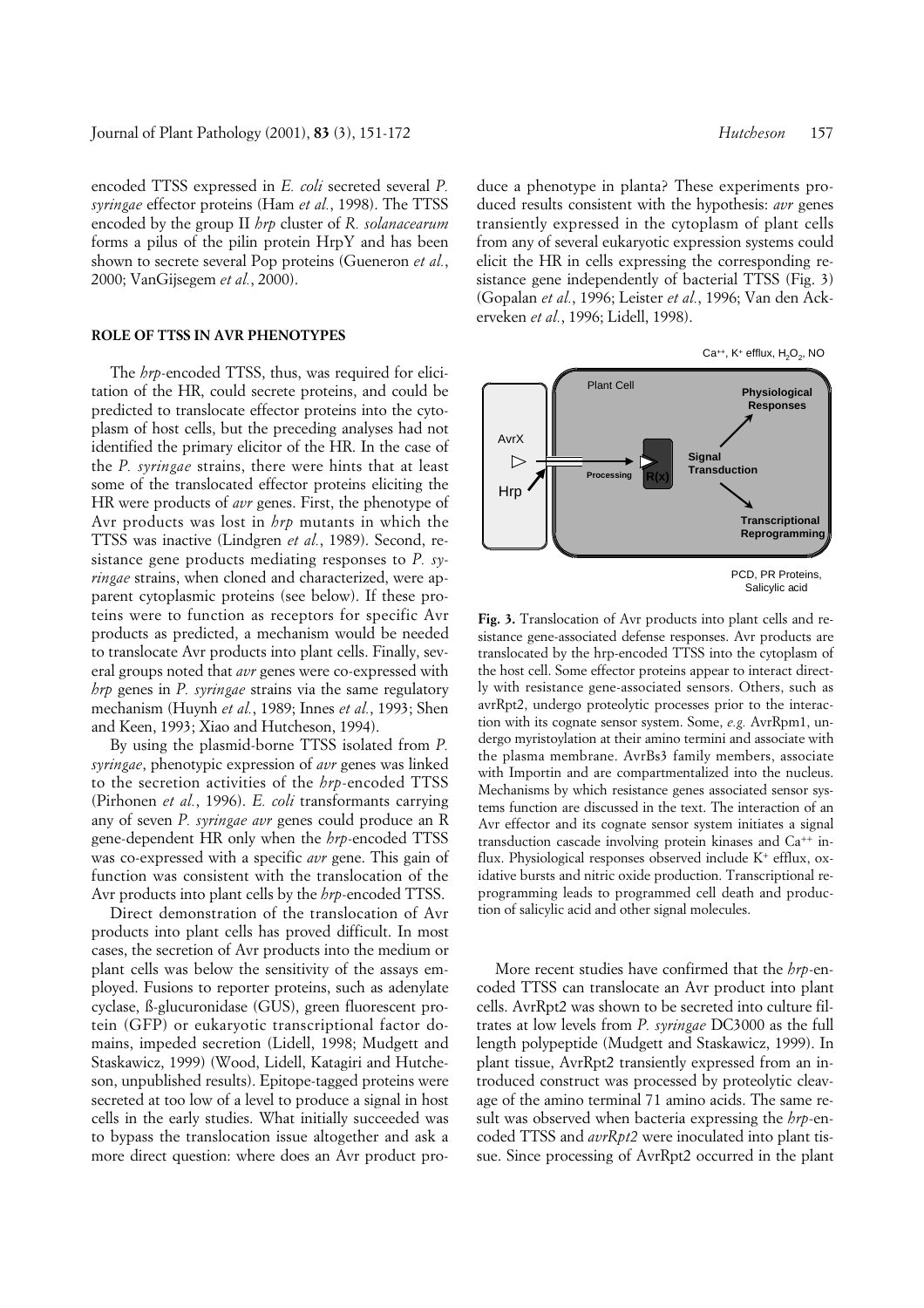cells, the protein had to be translocated as postulated. The avirulence activity of AvrRpt2 was found to reside in the carboxy terminal 135 amino acids. Thus AvrRpt2 consists of dispensable amino terminal secretion domain and a carboxy terminal effector domain (Guttman and Greenberg, 2001). Another group noted that several Avr products have myristyolation motifs at their amino termini that in eukaryotic proteins are used to direct the attachment of a short chain fatty acid (Nimchuk *et al.*, 2000). The myristyolated proteins then associate with membranes. The myristyolation motif of Avr-Rpm1 was important for its activity and AvrRpm1 was shown to be myristyolated in planta. Thus AyrRpm1 must also be translocated into plant cells. Nuclear localization signals have been identified in the AvrBs3-family proteins secreted by *Xanthomonas* strains that are essential for their activity and mediate localization to the nucleus of host cells (Yang and Gabriel, 1995; Van den Ackerveken *et al.*, 1996). Transcriptional activator domains necessary for function have also been identified in AvrBs3 (Szurek *et al.*, 2001).

#### **ROLE OF THE INDUCTION STAGE**

The involvement of a TTSS in the elicitation of the HR was consistent with the initial physiological studies. Bacteria produced elicitors in the form of effector proteins. Effector proteins were inactive in the elicitation of the HR unless translocated into the cytoplasm of host cells by the TTSS. Living bacteria would be required for TTSS to be active and the translocation process would require the bacteria to be in contact with the responding cell. Assembly of the *hrp*-encoded TTSS and the time required for production and translocation of effector proteins could explain the induction stage.

Several groups were able to show that transcription of *hrp* and *avr* genes in *P. syringae* strains was induced during the period corresponding to the induction stage. Expression of group I *hrp* genes and the genes for effector proteins (*avr*, *hrm*, *hop*) was found to be low during exponential growth in most rich media but enhanced expression could be detected beginning 1-2 h after inoculation of plant tissue (Huynh *et al.*, 1989; Rahme *et al.*, 1992; Wei *et al.*, 1992; Xiao *et al.*, 1992). Expression of *hrp* genes could also be induced in culture by incubation of the bacteria in acidic minimal salts media that lacked broad spectrum amino acid sources, such as casein hydrolysates (Xiao *et al.*, 1992). These media are thought mimic the conditions in planta.

In *P. syringae* strains, a complex regulatory system was identified that controls the environmental regulation of the *hrp* regulon (Fig. 4) but its role in modulating



**Fig. 4.** The regulatory system controlling expression of the *P. syringae hrp* regulon. Sigma factors are indicated by the shaded ovals and known positive transcriptional factors by the square boxes. Negative acting regulatory determinants are shown by the octagons. The block arrows represent probable sites where the indicated effect occurs. The region upstream of the hrpR promoter is poorly conserved between strains (Hutcheson *et al.*, 2001). Since this area can include regulatory sites, it is possible that hrpR promoters are differentially regulated in different strains. Lon protease functions as a negative regulator of HrpR/HrpS activity (Bretz *et al.*, submitted). Environmental regulation of the hrp regulon occurs primarily at the level of the hrpL promoter.

expression of *hrp* genes during pathogenesis has not been fully elucidated. This regulatory system involves several unusual regulatory proteins. The *hrpRS* operon encodes HrpR and HrpS which are both atypical enhancer binding proteins that lack a key modulatory domain found in most other members of the protein family (Grimm and Panopoulos, 1989; Xiao *et al.*, 1994). In the absence of this modulatory domain, these proteins are constitutively active as are HrpR and HrpS (Xiao *et al.*, 1994). HrpR and HrpS were subsequently shown to physically interact to activate the  $s^{54}$ -dependent *hrpL* promoter (Hutcheson *et al.*, 2001). HrpL in turn is a constitutively active alternative sigma factor necessary for expression of the rest of the *hrp* regulon (Hutcheson *et al.*, 1996; Hendrickson *et al.*, 2000) and was a founding member of a new family of sigma factors distinguished by their small size and role in controlling extracellular activities (Xiao *et al.*, 1994; Xiao and Hutcheson, 1994; Wei and Beer, 1995). A HrpL-dependent promoter sequence has been identified that is present in all known *hrp* regulon promoters and is associated with initiation of transcription (Xiao and Hutcheson, 1994).

The simplest est model for regulation of the cluster by these regulatory proteins invokes induced expression of the *hrpRS* promoter during pathogenesis, but this promoter has been observed to be constitutively active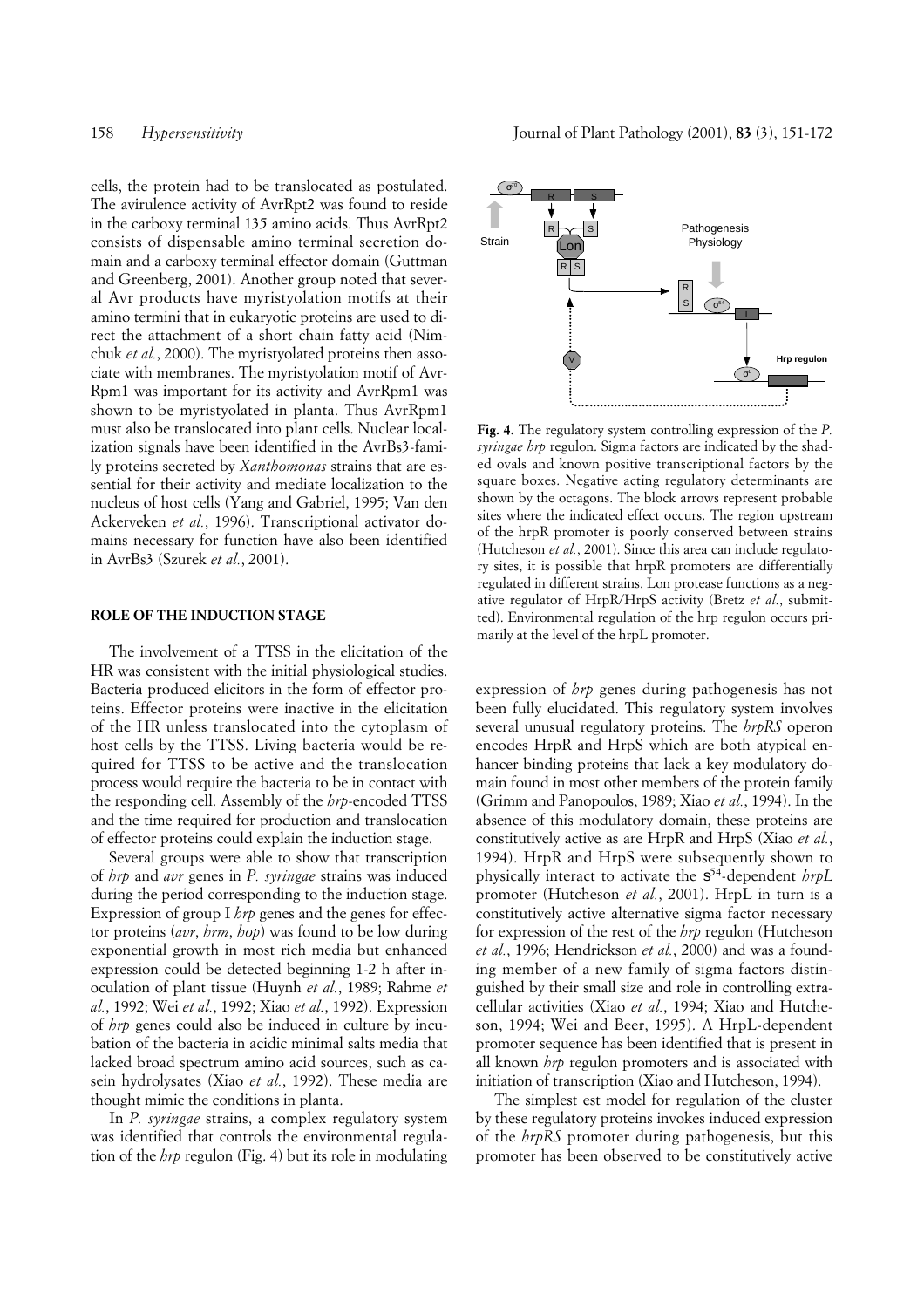in several strains (Hutcheson *et al.*, 2001). Instead activity of HrpR and HrpS appears to be controlled by degradative turnover mediated by the regulatory protease LonB (Bretz *et al.*, submitted), and by HrpV, a product of the HrpC operon (Preston *et al.*, 1998), that binds to and modulates the activity of HrpS (Sussan *et al.*, unpublished results). LonB activity presumably sets the threshold for the level of *hrpRS* expression necessary to activate *hrpL* expression. Induction of *hrp* regulon expression during pathogenesis appears to occur at the level of the *hrpL* promoter (Hutcheson, 1997). The activity of LonB, HrpR, HrpS and/or HrpV under these conditions is currently being investigated. The involvement of  $s^{54}$  in the expression of *hrpL* provides a pathway by which physiological conditions, such as amino acid starvation, can influence expression of the *hrp* regulon. The activity of  $s^{54}$ -dependent promoters can be influenced by physiological conditions such as

amino acid starvation during stringent responses (Sze and Shingler, 1999; Carmona *et al.*, 2000).

The regulation of group I *hrp* clusters in *Erwinia* strains and rhizosphere strains of *P. fluorescens* also utilize a HrpL homolog to control expression of the *hrp* regulon (Wei and Beer, 1995; Preston *et al.*, 2001). HrpS together with another regulatory protein, HrpX have been reported to control the expression of the *hrpL* promoter in *E. amylovora* strains (Wei *et al.*, 2000). A distinct regulatory mechanism linked to the activities of the HrpX (HrpB) and HrpG controls the expression of group II *hrp* cluster (Genin *et al.*, 1992; Wengelnik and Bonas, 1996; Brito *et al.*, 1999). There is strong evidence in the case for at least one group II *hrp* cluster that contact with plant cells mediates expression of the *hrp* regulon in these bacteria (Brito *et al.*, 1999; Alden *et al.*, 2000). Models for contact-dependent regulation of *hrp* genes are described in Fig. 5.



**Fig. 5.** Hypothetical models for contact-dependent regulation of *hrp* expression. On the left is the sensor model in which a signal molecule produced by the plant cells or released by an enzymic activity of the bacterium binds to a bacterial sensor protein to activate expression of the TTSS encoding genes. Such sensor proteins are common in bacteria and usually consist of a sensor domain linked to a protein kinase domain. The binding of the signal molecule activates the kinase activity which then phosphorylates one or more response regulators. The phosphorylated response regulators activate transcription of target genes such as the hrp genes. A modification of this scheme appears to regulate expression of hrp genes in Ralstonia solanacearum (Aldon *et al.*, 2000). An alternative model is the dissociable gate model based upon the mechanism for regulation of flagellar biosynthesis. In this model shown on the right, the TTSS is present at a low basal level in the pathogen but is gated to prevent untimely secretion of effector proteins. In proximity to host cells or by altering of the culture conditions, the gate protein complex dissociates from the hrp pilus opening the secretion channel. This would allow proteins to now be secreted by the TTSS. Transcriptional repressor proteins analogous to the TTSS-secreted FlgM (Chilcott and Hughes, 2000) could now be secreted to activate expression of the hrp regulon.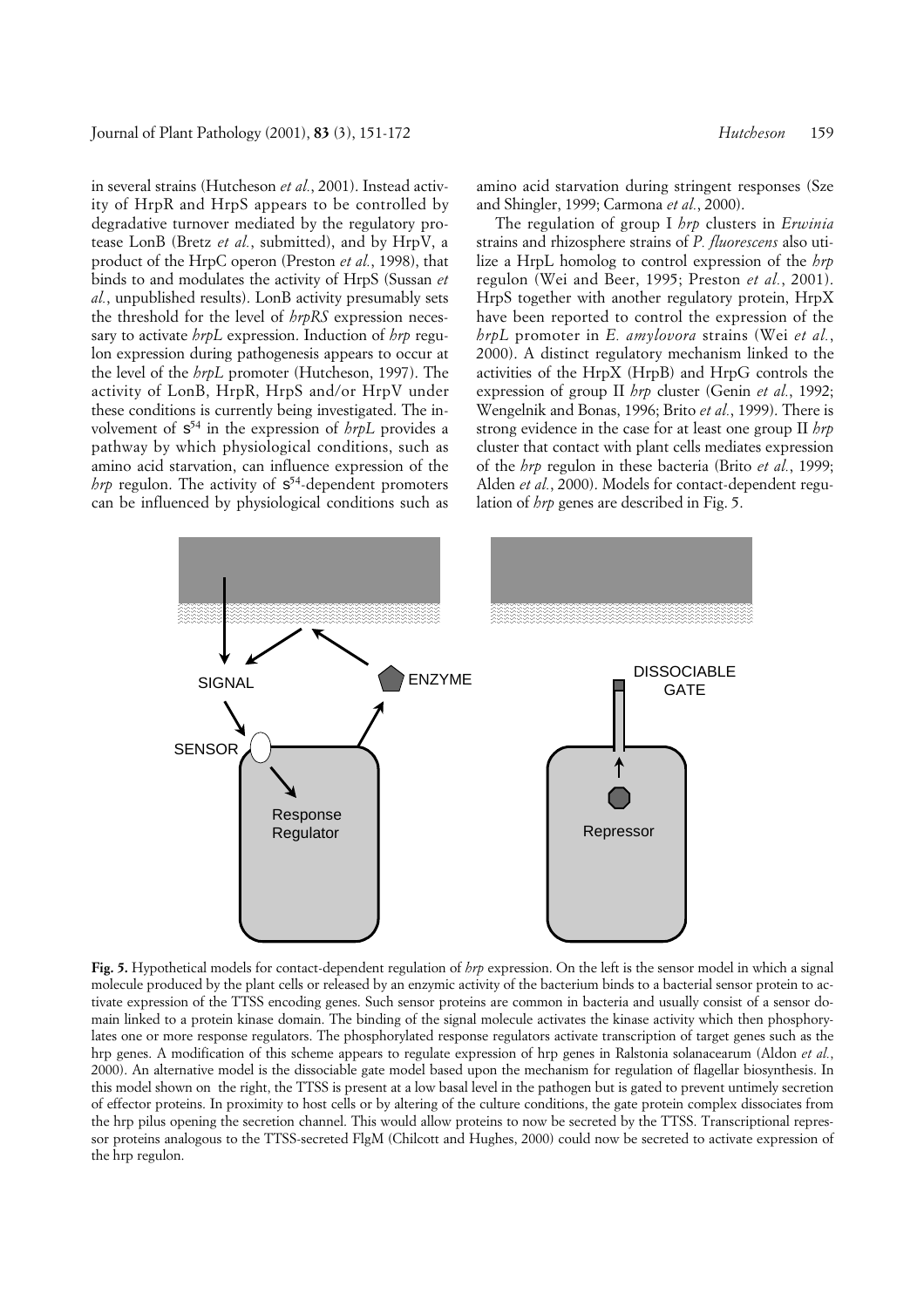# **PERCEPTION OF TRANSLOCATED EFFECTORS**

For plants to be able to recognize and respond to translocated elicitor proteins, they in turn, must have a mechanism to recognized these foreign proteins that have been introduced into their cells. Initial studies focused on race-specific resistance in which specific resistance genes were postulated to mediate the recognition of specific Avr products (Gabriel and Rolfe, 1990). Most resistance genes have been identified through map-based cloning. Genetic markers and recombination frequencies are used to map the gene of interest to a specific region of a chromosome (Leyser and Chang, 1996). Sequence markers are then used to refine location of the gene within this region through sequence polymorphisms generated by recombination. Eventually, a specific region within a yeast and/or bacterial artificial chromosome carrying this portion of the chromosome is identified and sequenced. The first resistance gene cloned by this method was the tomato *Pto* gene (Martin *et al.*, 1993), mediating hypersensitivity to *P. syringae* strains expressing AvrPto. Structural analysis indicated that Pto was a Ser-Thr protein kinase and yeast two-hybrid analyses (Bartel *et al.*, 1994) showed that AvrPto and Pto could physically interact as the model predicted (Tang *et al.*, 1996).

Through strategies similar to that described above, five classes of R genes have now been described in plants: 1) Pto-like Ser-thr kinases (STK); 2) LRR-NBS-CC proteins; 3) LRR-NBS-TIR proteins [these carry a Tol /Interleukin 1 Receptor (TIR) domain]; 4) extracellular, membrane-anchored LRR proteins; and 5) extracellular, LRR – transmembrane domain – cytoplasmic STK (Bent, 1996; Hammond-Kosack and Jones, 1997; Ellis *et al.*, 2000; Dangl and Jones, 2001). Since the characterized class 1 resistance gene products also require a LRR-NBS protein (Prf) for activity (Salmeron *et al.*, 1996), the common feature for these resistance genes is the involvement either directly or indirectly of LRR domains. LRR domains have been shown to be involved in pattern recognition during protein-protein interactions in several systems (Jones and Jones, 1996; Kajava, 1998). The NBS-TIR/CC domains are most likely involved in the interface with cellular signal transduction systems.

With the completion of the *Arabidopsis thaliana* genome (Lin and Al, 1999; Consortium *et al.*, 2000; Institute *et al.*, 2000; Mayer and Al, 2000; Theologis *et al.*, 2000) a more complete picture of the presence and deployment of R-products can be deduced. Approximately 50 class 1, 90 class 2, 60 class 3, 30 class 4, and as many as 174 class 5 R genes have been identified in the *Arabidopsis* genome based upon domain structure analysis (Dangl and Jones, 2001). Plants most likely carry a wide array of resistance genes with different specificies and affinities for effector molecules. In addition to translocated effector proteins, plants can also respond to bacterially produced syringolides (Keen *et al.*, 1996) and flagellin (Gomez-Gomez *et al.*, 2001).

The mechanism by which most R products recognize translocated Avr products to initiate a response has not been established. Presumably recognition involves the LRR domain (Jones and Jones, 1996). Specificity of class 4 R products has been linked to the LRR domain (Parniske *et al.*, 1997). Compensatory mutations to mutations in an Avr product have mapped to the LRR domain of the R product in another case (Anderson *et al.*, 1997). Point mutations altering the specificity of R gene mediated recognition also map to the LRR (Bent *et al.*, 1994; Mindrinos *et al.*, 1994; Leister *et al.*, 1996). Unfortunately, the direct interaction between bacterial Avr products and their corresponding R products has only been demonstrated for the class 1 Pto-AvrPto interaction (Tang *et al.*, 1996). Apparent complexes between a class 2 R product and AvrRpt2 have been detected in vivo (Leister and Katagiri, 2000). *Magnaporthe grisea avrPita* has been shown by two methods to physically interact with a class 2 R product as the model predicts (Jia *et al.*, 2000).

Most likely, R products function similarly to their counterparts involved in the initiation of innate cellular immunity in animals (Dangl and Jones, 2001). This process can also culminate in programmed cell death, called apoptosis (Navarre and Zychlinsky, 2000), and can involve homologs to Avr products (Galan, 1998). In animals, the Tol-Interleukin 1 receptor carries 'LRRlike', transmembrane domain, and TIR domains that functions in the initiation of apoptosis (Imler and Hoffman, 2000; Mackey and Rosen, 2000; Zhang and Ghosh, 2001). Binding of the elicitor causes the recruitment of a second receptor to the complex to form a dimer. This dimer then activates a kinase cascade that involves a STK (IRAK), MAP (Mitogen Activated Protein) kinases and  $Ca^{2+}$  influx. Eventually, a transcription factor (NFKB) is released from phosphorylated IKB and activated by translocation into the nucleus to initiate the transcriptional reprogramming required for programmed cell death. Cysteine proteases, called Caspases, are expressed to regulate subsequent steps of apoptosis (Green, 2000).

A similar process may occur in plants (Lam *et al.*, 2001). MAP kinases have been implicated in the signal transduction cascade leading to the initiation of the HR (Ligternik *et al.*, 1997; Daniel *et al.*, 1999; Fyre *et al.*, 2001). Interestingly, one of the class 3 R products also requires a STK for activity (Swiderski and Innes, 2001).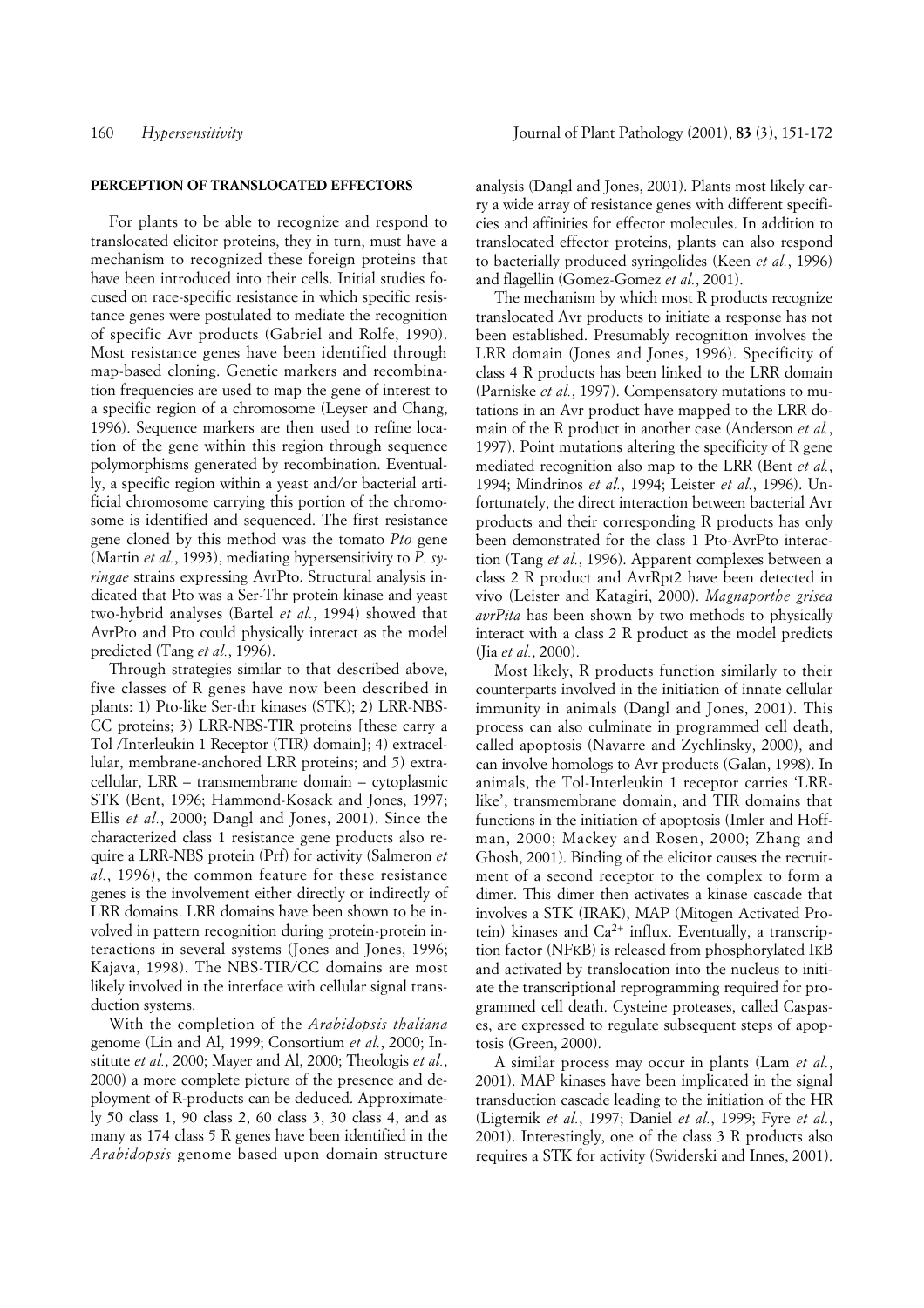$Ca<sup>2+</sup>$  influx has been associated with elicitation of the HR (Atkinson *et al.*, 1990; Levine *et al.*, 1996; Grant *et al.*, 2000). Proteins related to IKB have been identified in plants and shown to function in elicitation of defense responses, but have not yet been demonstrated to directly function in the initiation of programmed cell death [*e.g.* NPR1; (Century *et al.*, 1997; Ryals, 1997)]. Leucine zipper (bZIP) proteins, that might function analogously to NFKB, have been implicated in transcriptional reprogramming associated with programmed cell death (Zhang *et al.*, 1999; Depres *et al.*, 2000). Caspase inhibitors block development of the HR in plants (Lam and Del Pozo, 2000), probably by their activity on meta-caspases (Lam *et al.*, 2001).

The mechanism for elicitation of nonhost resistance has not yet been elucidated but can be predicted to occur by a mechanism similar to race-specific resistance. In these interactions the resistant plant is proposed to express multiple R products that can independently initiate a response to any of several Avr products. Thus nonhost resistance would be expected to be polygenic and redundant. It should also be pointed out that plants can also responded to flagellin, and possibly LPS. It may be that the combination of recognition events mediates nonhost resistance. In addition, some effector proteins may also function to suppress defense responses during compatible interactions (see below). Strains lacking this suppressor function would also be incompatible.

### **MECHANISM FOR DISEASE RESISTANCE**

The most obvious manifestation of the HR is the cell death observed. Assays for hypersensitivity traditionally score for tissue collapse and necrosis after infiltration with inocula sufficient to cause 50% or more of the cells to respond. At lower inocula concentrations tissue necrosis is not observed but individual cells can be seen to respond and die (Turner and Novacky, 1974). For obligate biotrophic pathogens, such as rusts, powdery mildews and viruses, the death of cells could function as a resistance mechanism by limiting the flow of nutrients or access to cellular functions necessary for replication. The death of plant cells, however, may be insufficient to restrict or limit the growth of bacterial pathogens. Most bacterial pathogens are not obligate biotrophs. *P. syringae* strains, for example, can grow asymptomatically on shoot surfaces as epiphytes (Hirano and Upper, 2000). As such they do not appear to directly parasitize mesophyllic tissue yet are still able to grow externally to the cuticle. Extracellular fluids contain sugars and reduced nitrogen sources that could

support growth of bacteria once introduced into the tissue (Xiao *et al.*, 1992). Capillary action would keep walls of individual cells wetted with extracellular fluids unless modified to reduce their hydrophilicity.

To induce stasis or cell death for bacterial pathogens, other plant defense mechanisms are likely to be required. One such mechanism could be the oxidative bursts detected during the HR. Primary responding cells undergoing programmed cell death also produce active oxygen in the form of hydrogen peroxide and superoxide (Baker and Orlandi, 1995; Doke, 1997). Production of superoxide was first observed during an incompatible interaction between *Phytophthora infestans* and a resistant potato cultivar (Doke, 1983). Subsequently oxidative bursts were observed during the HR to incompatible bacterial strains during nonhost and race-specific resistance (Adam *et al.*, 1989; Orlandi *et al.*, 1992; Baker and Orlandi, 1995). Two phases of the oxidative response have been identified. The first occurs within a few minutes of inoculation of the tissue and is nonspecifically elicited by biotic and abiotic stimuli. The second is a sustained oxidative burst beginning 2-3 h later during incompatible interactions. The second phase oxidative burst is associated with lipid peroxidation and altered membrane permeability (Baker *et al.*, 1987; Keppler and Baker, 1989; Croft *et al.*, 1990). Localized active oxygen production adjacent to attached bacteria has been detected during incompatible interactions (Bestwick *et al.*, 1997). The oxidative bursts observed have been shown to be the consequence of but not the initiator of the HR (Glazener *et al.*, 1996). A calcium-dependent NADPH oxidase has been implicated in the oxidative burst (Keller *et al.*, 1998).

Whether the oxidative bursts produced during an HR are sufficient to be antimicrobial *in vivo* has not been established. Oxidative bursts are important in macrophage-mediated cellular resistance in mammals (Janeway *et al.*, 2001). In plants, oxidative bursts could promote cell wall modification (Bradley *et al.*, 1992; Brisson *et al.*, 1994), such as lignification and cross-linking of structural proteins, altered membrane permeability (Keppler *et al.*, 1988), secondary metabolite biosynthesis (Levine *et al.*, 1994; Tenhaken *et al.*, 1995) and cytotoxicity (Wu *et al.*, 1995). To be pathogenic, bacterial strains would need to produce anti-oxidants. *P. syringae* strains contain high levels of catalase (Klotz and Hutcheson, 1992) which could potentially function to protect the bacterium from high concentrations of hydrogen peroxide, but their effectiveness when hydrogen peroxide concentrations are below the  $K<sub>m</sub>$  for the enzyme (Baker and Orlandi, 1995) has not been established. Catalase inhibitors have little effect on the levels of hydrogen peroxide detected in tissue (Bestwick *et al.*, 1997).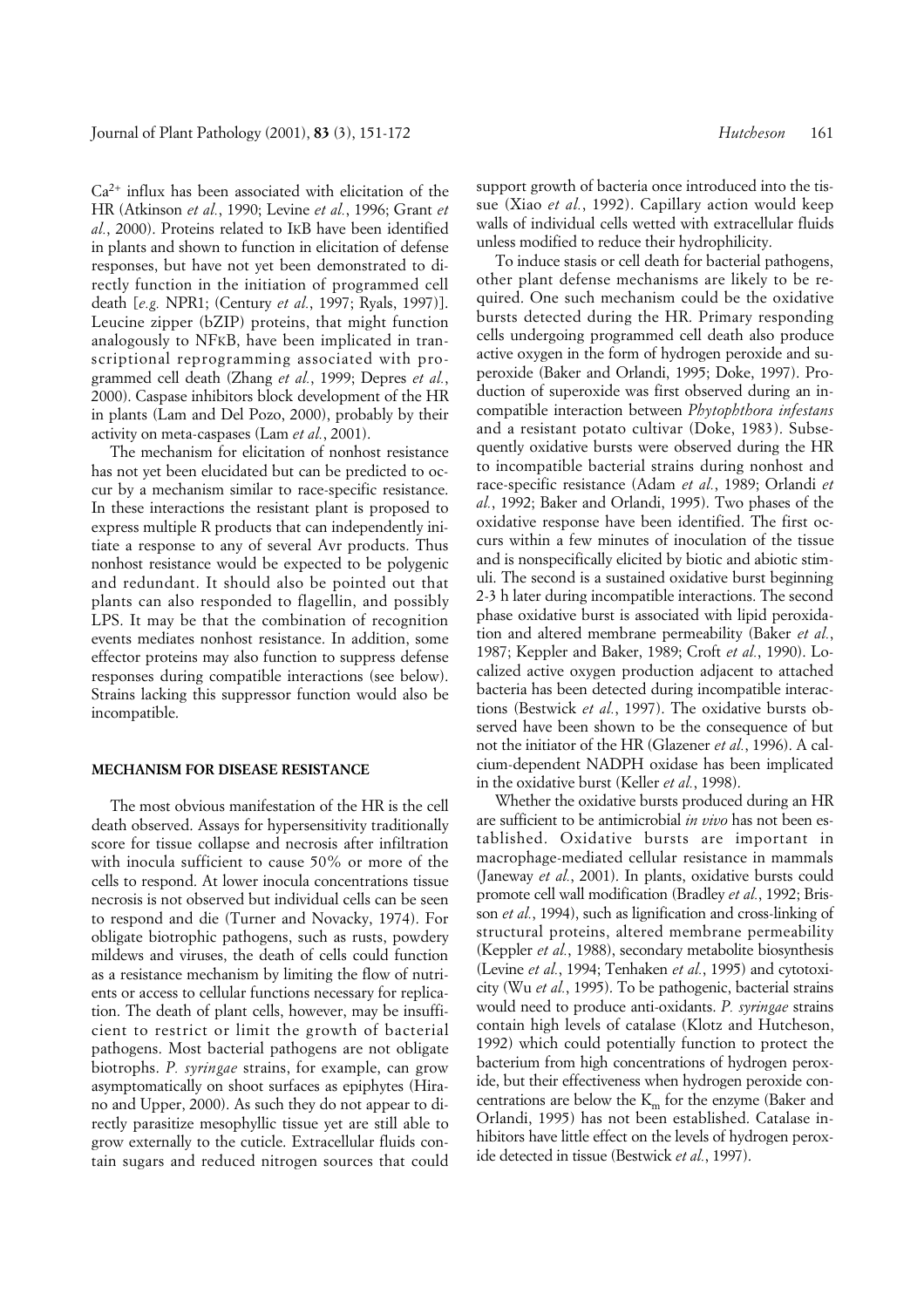Also observed during some primary responses are alterations in cell walls adjacent to the attached bacteria. Papillae formation has been observed at these sites as cell wall thickening (Bestwick *et al.*, 1995). Presumably this response impedes the flow of nutrients from the parasitized host cell.

Additional contributing factors to disease resistance during the HR are the secondary responses observed in adjacent cells. Increased phenylpropanoid metabolism needed for lignification of cell walls and phytoalexin biosynthesis has been observed during many hostpathogen interactions (see Dixon, 2001). Many of the alterations in defense-associated gene expression detected in tissue responding hypersensitively occur after the primary responding cells have died. As an example, if cells are inoculated with constructs to express a reporter gene, such as GUS, and an HR-eliciting effector protein, minimal expression of a GUS reporter gene can be detected in tissue (Leister *et al.*, 1996). Therefore, much of the altered gene expression detected in plants during incompatible interactions must be secondary responses. Rings of responding cells have been observed in planta that accumulate phytoalexins for example (Graham and Graham, 1991). In this manner, cells that may not be immediately affected by virulence factors released by the pathogen, such as toxins, could mount a defense response to effectively isolate the pathogen from the rest of the tissue as observed in inflammatory responses in mammals (Abbas *et al.*, 1998; Janeway *et al.*, 2001).

Like the inflammatory responses observed in mammalians (Abbas *et al.*, 1998; Janeway *et al.*, 2001), the primary responding cell appears to release messenger molecules that in turn elicit responses in adjacent cells (Fig. 6). Three classes of molecules have been implicated as messenger molecules during the HR. Hydrogen peroxide and nitric oxide are well known signaling molecules during macrophage-mediated defense responses to bacteria (Abbas *et al.*, 1998; Janeway *et al.*, 2001) and have been implicated in intercellular signaling in plants (Levine *et al.*, 1994; Delledonne *et al.*, 1998; Wendehenne *et al.*, 2001). An oxidative burst on its own was insufficient to elicit many facets of the HR (Glazener *et al.*, 1996; Delledonne *et al.*, 1998) but was a necessary component. Working with active oxygen is nitric oxide. Nitric oxide scavengers and biosynthesis inhibitors abolished the HR elicited by a *P. syringae* strain expressing *avrRpm1* (Delledonne *et al.*, 1998). Salicylic acid or a close relative has also been implicated in intercellular signaling. Salicylic acid was originally identified as a possible mediator of systemically acquired resistance (Delaney *et al.*, 1994; Ryals *et al.*, 1996). Consistent with at least a partial role in signaling,



**Fig. 6.** Tissue responses during incompatible interactions. The involvement of a TTSS in pathogenesis restricts the interaction of an invading bacterial pathogen to the host cell to which it has adsorbed. The TTSS appears to only deliver effector protins to this cell. During incompatible interactions this host cell undergoes programmed cell death within 6 h. The oxidative burst occurring concurrently with PCD produces hydrogen peroxide and nitic oxide that can stimulate surrounding host cells to response like observed in mammalian inflammatory responses. These surrounding cells accumulate antimicrobial compounds (Graham and Graham, 1991) that could function to isolate the pathogen in the tissue. This complex of primary and secondary responding cells in turn appears to release hormonal signals, probably in the form of salicylic acid, to initiate systemic acquired resistance throughout the plant.

plants unable to accumulate salicylic acid show reduced defense responses and enhanced susceptiblity to disease (Delaney *et al.*, 1994; Ryals *et al.*, 1996). Mutants in the SA-dependent signal transduction pathway were more susceptible to disease (Cao *et al.*, 1994; Delaney *et al.*, 1995). Since no single signal molecule mediates all aspects of the apparent secondary defense responses, it may be that all three function together to elicit secondary responses.

#### **CONCLUDING REMARKS**

What emerges from the preceding discussions is that the *hrp*-encoded TTSS plays a central role in the interaction of *P. syringae* and other plant pathogenic bacteria with their plant hosts, irrespective of the outcome of the interaction. Bacteria expressing the *hrp*-encoded TTSS are able to grow and multiply within tissue of susceptible plants whereas saprophytic bacteria lacking a TTSS do not. Thus, the primary function for the effector proteins translocated by the *hrp*-encoded TTSS must be to facilitate parasitism of the host plant. There are two basic mechanisms by which this could occur.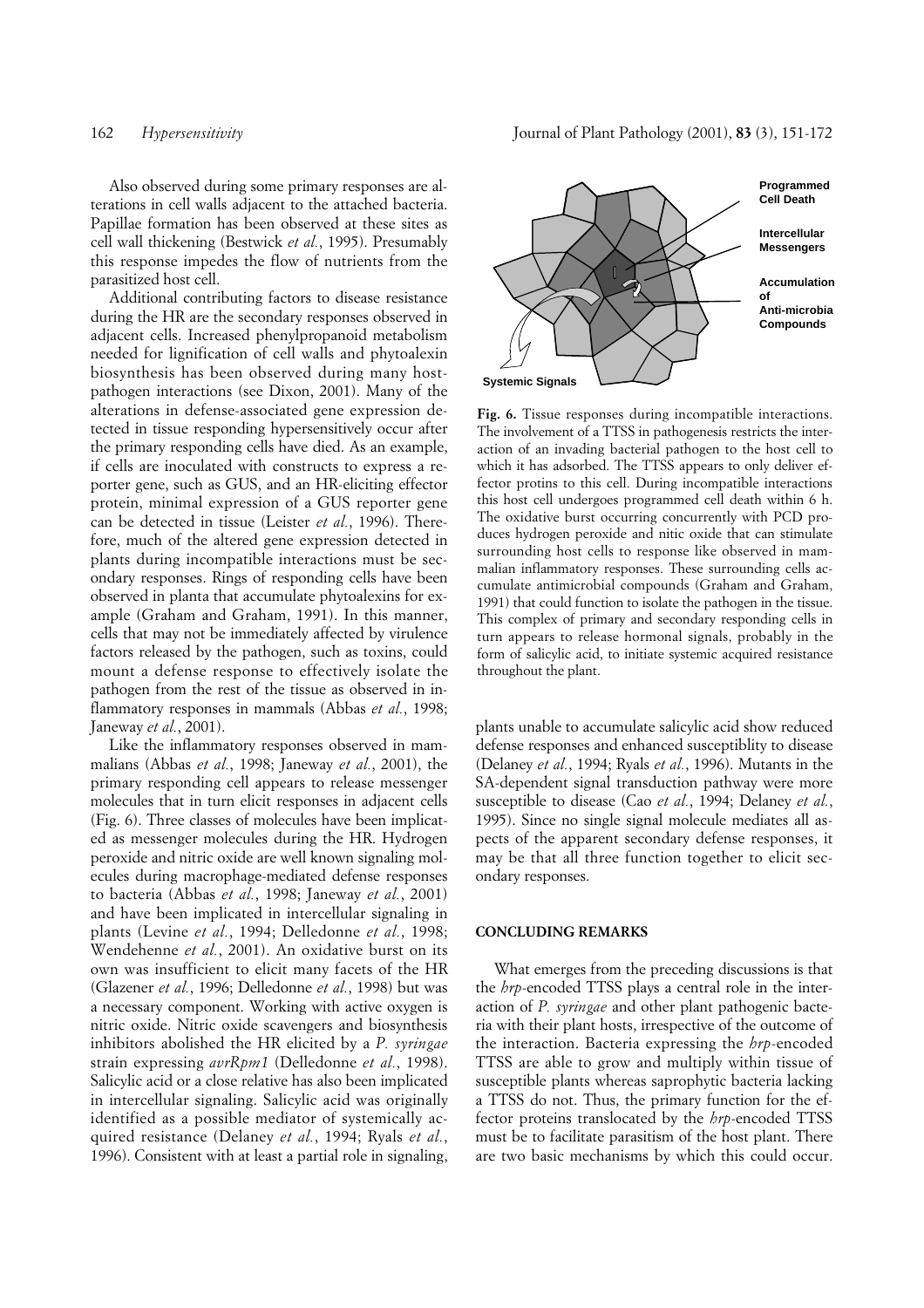The secreted effector proteins could alter the physiology of the host cells by disrupting membrane function, for example, as seen with HrpZ. Leakage of nutrients has been observed early in compatible interactions between virulent *P. syringae* strains and susceptible hosts (Atkinson and Baker, 1987). The products of *avr* genes are also implicated in this process. Mutants in specific *avr* genes can exhibit reduced virulence on their normally susceptible hosts (Ritter and Dangl, 1995; Chen *et al.*, 2000; Shan *et al.*, 2000). A second function for these proteins could be the suppression of host defenses. Underlying the HR must be other defense mechanisms that do not culminate in programmed cell death (Klement *et al.*, 1999). The nature of these defense response is currently under study. Acquisition of TTSS and effectors appears to have occurred by horizontal transfer. The *hrp* gene of cluster of *P. syringae* strains is part of a pathogenicity island (Hutcheson, 1999; Alfano *et al.*, 2000). Many of the *avr* genes are associated with mobile genetic elements (Kim *et al.*, 1998).

Resistant plants in turn have acquired the ability to recognize and respond to translocated effector proteins. This process need only involve any one of a multitude of resistance gene products. These resistance gene products can be classified into classes based upon their structural features but not as the eliciting pathogen. At least 4 of the 5 classes of resistance gene products mediate responses to bacterial effectors. The same classes of resistance gene products also mediate responses to fungi, viruses and nematodes (Hammond-Kosack and Jones, 1997; Hutcheson, 1998). Other pathogens are likely or are known to be producing effector proteins that elicit defense responses. Thus the molecular events described above are broadly applicable to many hostpathogen interactions.

Finally pathogenesis by bacteria and the process by which hosts defend themselves against pathogens shows remarkable similarities irrespective of the host. Pathogenesis by many bacterial pathogens of plants and animals involves a TTSS and the translocation of effector proteins into host cells. Surprisingly, both groups of pathogens secrete a homolog to YopJ that is essential for pathogenesis and functions as an Avr product in plant pathogens (Leach and White, 1996; Hardt and Galan, 1997). It remains to be determined what the biochemical functions are for many of the effector proteins secreted by plant pathogenic bacteria. The recognition of effector proteins mediating cell death appears to occur by similar mechanisms and the initiation of programmed cell death involves related signal transduction cascades. The programmed cell death that results from the aforementioned recognition process may involve similar processes. Even the intercellular signaling mech-

anisms functioning to limit the spread of the pathogen in tissue involves similar signaling molecules. It should come as no surprise that many immunologists have now become quite interested in disease resistance in plants as we have in immunology.

#### **REFERENCES**

- Abbas A.K., Lichtman A.H., Pober J.S., 1998. Cellular and molecular immunology. 4th. W.B. Saunders. Phildelphia.
- Adam A., Farkas T., Somylai G., Hevesi M., Kiraly Z., 1989. Consequences of  $O_2$  generation during a bacterially induced hypersensitive reaction in tobacco: deterioration of membrane lipids. *Physiological and Molecular Plant Pathology* **34**: 13-26.
- Aldon D., Brito B., Boucher C., Genin S., 2000. A bacterial sensor of plant cell contact controls transcriptional induction of *Ralstonia solanacearum* pathogenicity genes. *European Molecular Biology Organization Journal* **19**: 2304- 2314.
- Alfano J.R., Bauer D.W., Milos T.M., Collmer A., 1996. Analysis of the role of the *Pseudomonas syringae* pv. *syringae* HrpZ harpin in elicitation of the hypersensitive response in tobacco using functionally nonpolar deletion mutations, truncated HrpZ fragments and *hrmA* mutations. *Molecular Microbiology* **19**: 715-728.
- Alfano J.R., Charkowski A.O., Deng W.-L., Badel J.L., Petnicki-Ocwieja T., van Dijk K., Collmer A., 2000. The *Pseudomonas syringae* Hrp pathogenicity island has a tripartite mosaic structure composed of a cluster of type III secretion genes bound by exchangeable effector and conserved effector loci that contribute to parasitic fitness and pathogenicity in plants. *Proceedings of the National Academy of Sciences USA* **97**: 4856-4861.
- Alfano J.R., Collmer A., 1996. Bacterial pathogens in plants: life up against the wall. *Plant Cell* **8**: 1683-1698.
- Alfano J.R., Collmer A., 1997. The type III (*hrp*) secretion pathway of plant pathogenic bacteria: trafficking harpins, avr proteins and death. *Journal of Bacteriology* **179**: 5655- 5662.
- Anderson D.M., Fouts D.E., Collmer A., Schneewind O., 1999. Reciprocal secretion of proteins by the bacterial type III machines of plant and animal pathogens suggests universal recognition of mRNA targeting signals. *Proceedings of the National Academy of Sciences USA* **96**: 12839-12843.
- Anderson D.M., Mills D., 1985. The use of transposon mutagenesis in the isolation of nutritional and virulence mutants in two pathovars of *Pseudomonas syringae*. *Phytopathology* **75**: 104-108.
- Anderson D.M., Schneewind O., 1997. A mRNA signal for the type III secretion of Yop proteins by *Yersinia enterocolitica*. *Science* **278**: 1140-1143.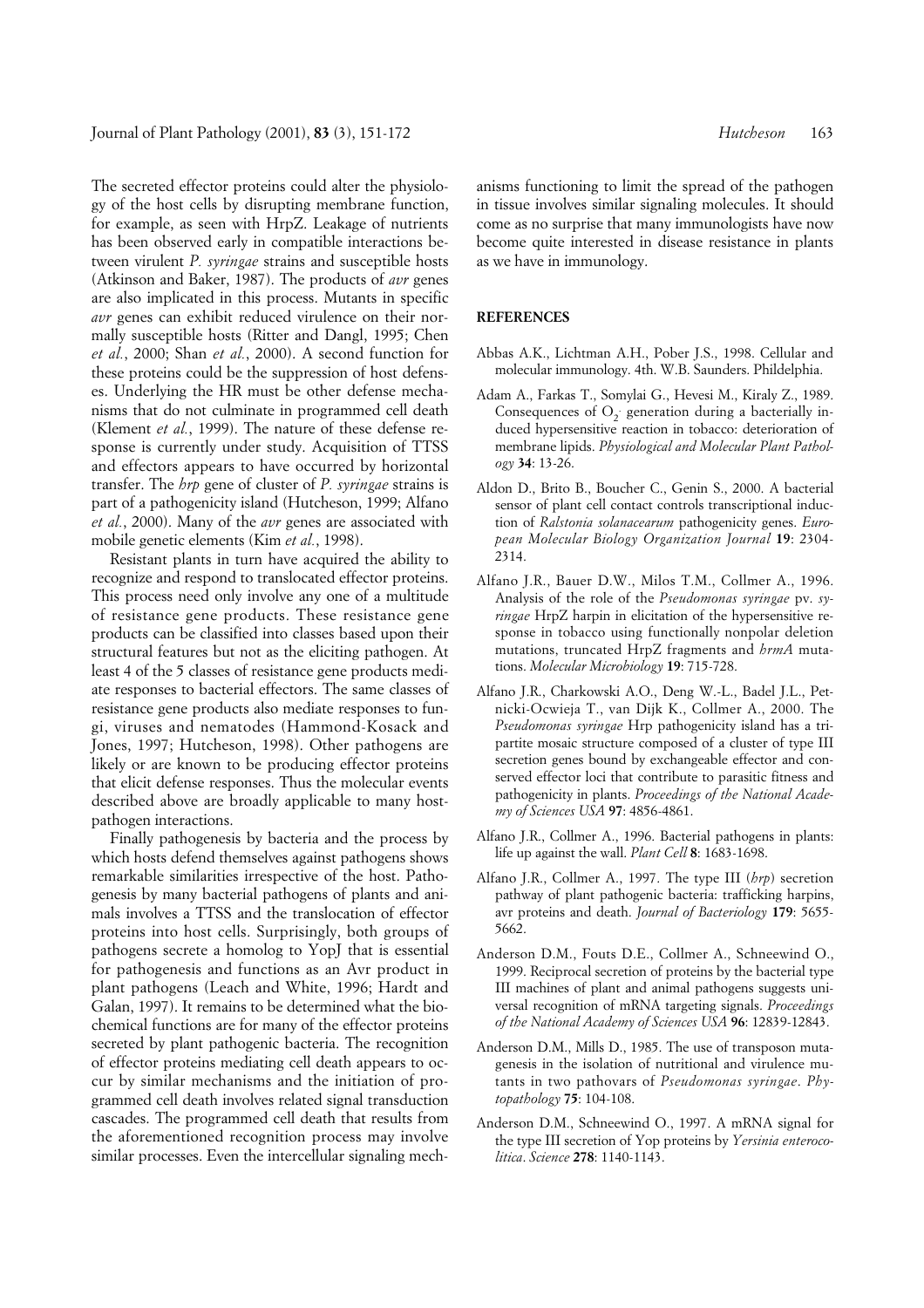- Anderson P.A., Lawrence G.J., Morrish B.C., Ayliffe M.A., Finnegan E.J., Ellis J.G., 1997. Inactivation of the flax rust resistance gene *M* associated with loss of a repeated unit within the leucine-rich repeat coding region. *Plant Cell* **9**: 641-651.
- Atkinson M.M., Baker C.J., 1987. Alteration of plasmalemma sucrose transport in bean leaves by *Pseudomonas syringae* pv. *syringae* and its association with K+/H+ exchange. *Phytopathology* **77**: 1573-1578.
- Atkinson M.M., Baker C.J., 1987. Association of host plasma membrane  $K^+/H^+$  exchange with multiplication of *Pseudomonas syringae* pv. *syringae* in *Phaseolus vulgaris*. *Phytopathology* **77**: 1273-1279.
- Atkinson M.M., Keppler L.D., Orlandi E.W., Baker C.J., Mischke C.F., 1990. Involvement of plasma membrane calcium influx in bacterial induction of the  $K^+/H^+$  and hypersensitive responses in tobacco. *Plant Physiology* **92**: 215-221.
- Baker C.J., Atkinson M.M., Collmer A., 1987. Concurrent loss in Tn*5* mutants of the ability to induce the HR and host plasma membrane K+/H+ exchange in tobacco. *Phytopathology* **77**: 1268-1272.
- Baker J.C., Orlandi E.W., 1995. Active oxygen in plant pathogenesis. *Annual Review of Phytopathology* **33**: 299-321.
- Bartel P.I., Chien C.T., Sternglanz R., Fields S., 1994. Using the two-hybrid system to detect protein-protein interactions. In: Hartley D.A (ed.). Cellular interactions in development: a practical approach, pp. 153-179. Oxford University Press, Oxford.
- Bauer D.W., Bogdanove A.J., Beer S.V., Collmer A., 1994. *Erwinia chrysanthemi hrp* genes and their involvement in soft rot pathogenesis and elicitation of the hypersensitive response. *Molecular Plant-Microbe Interactions* **7**: 573-581.
- Bent A., Kunkel B., Dahlbeck D., Brown K., Schmidt R., Giraudat J., Leung J., Staskawicz B.J., 1994. RPS2 of *Arabidopsis thaliana*: a leucine-rich repeat class of plant disease resistance genes. *Science* **265**: 1856-1860.
- Bent A.F., 1996. Plant disease resistance genes: function meets structure. *Plant Cell* **8**: 1757-1771.
- Bestwick C.S., Bennett M.H., Mansfield J.W., 1995. Hrp mutant of *Pseudomonas syringae* pv. *phaseolicola* induces cell wall alterations but not membrane damage leading to the HR in lettuce (*Lactuca sativa*). *Plant Physiology* **108**: 503- 516.
- Bestwick C.S., Brown I.R., Bennett M.H.R., Mansfield J.W., 1997. Localization of hydrogen peroxide accumulation during the hypersensitive reaction of lettuce cells to *Pseudomonas syringae* pv. *phaseolicola*. *Plant Cell* **9**: 209- 221.
- Blocker A., Jouihri N., Larquet E., Gounon P., Ebel F., Parsot C., Sansonetti P., Allaoui A., 2001. Structure and composition of the *Shigella flexneri* 'needle complex' , a part of its type III secreton. *Molecular Microbiology* **39**: 652-663.
- Bogdanove A., Wei Z.-M., Zhao L., Beer S.V., 1996. *Erwinia amylovora* secretes harpin via a type III pathway and contains a homolog of *yopN* of *Yersinia* spp. *Journal of Bacteriology* **178**: 1720-1730.
- Bogdanove A.J., Bauer D.W., Beer S.V., 1998. *Erwinia amylovora* secretes DspE, a pathogenicity factor and functional AvrE homolog, through the Hrp (type III secretion) pathway. *Journal of Bacteriology* **180**: 2244-2247.
- Bogdanove A.J., Beer S.V., Bonas U., Boucher C.A., Collmer A., Coplin D.L., Cornelis G.R., Huang H.C., Hutcheson S.W., Panopoulos N.J., VanGijsegem F., 1996. Unified nomenclature for broadly conserved *hrp* genes of phytopathogenic bacteria. *Molecular Microbiology* **20**: 681- 683.
- Bonas U., 1994. *hrp* genes of phytopathogenic bacteria. In: Dangl J.L. (ed.). Bacterial pathogenesis of plants and animals, pp. 79-98. Springer-Verlag, Berlin.
- Bonas U., Schulte R., Fenselau S., Minsavage G.V., Staskawicz B.J., Stall R.E., 1991. Isolation of a gene cluster from *Xanthomonas campestris* pv. *vesicatoria* that determines pathogenicity and the hypersensitive response on pepper and tomato. *Molecular Plant-Microbe Interactions* **4**: 81-88.
- Boucher C.A., Gough C.L., Arlat M., 1992. Molecular genetics of pathogenicity determinants of *Pseudomonas solanacearum* with special emphasis on *hrp* genes. *Annual Review of Phytopathology* **30**: 443-461.
- Bradley D.J., Kjellbom P., Lamb C.J., 1992. Elicitor- and wound-induced oxidative cross-linking of a proline-rich plant cell wall protein: a novel, rapid defense response. *Cell* **70**: 21-30.
- Brisson L., Tenhaken R., Lamb C., 1994. Function of oxidative cross-linking of cell wall structural proteins in plant disease resistance. *Plant Cell* **6**: 1703-1712.
- Brito B., Marenda M., Barberis P., Boucher C., Genin S., 1999. *prhJ* and *hrpG*, two new components of the plant signal-dependent regulatory cascade controlled by PrhA in *Ralstonia solanacearum*. *Molecular Microbiology* **31**: 237- 251.
- Brown I., Mansfield J., Taira S., Roine E., Romantschuk M., 2001. Immunocytological localization of HrpA and HrpZ supports a role for the Hrp pilus in the transfer of effector proteins from *Pseudomonas syringae* pv. *tomato* across the host plant cell wall. *Molecular Plant-Microbe Interactions* **14**: 394-404.
- Cao H., Bowling S., Gordon A., Dong X., 1994. Characterization of an *Arabidopsis* mutant that is nonresponsive to inducers of systemic acquired resistance. *Plant Cell* **6**: 1583- 1592.
- Carmona M., Rodriguez M.J., Martinez-Costa O., DeLorenzo V., 2000. *In vivo* and *in vitro* effects of (p)ppGpp on the s54 promoter Pu of the TOL plasmid of *Pseudomonas putida*. *Journal of Bacteriology* **182**: 4711-4718.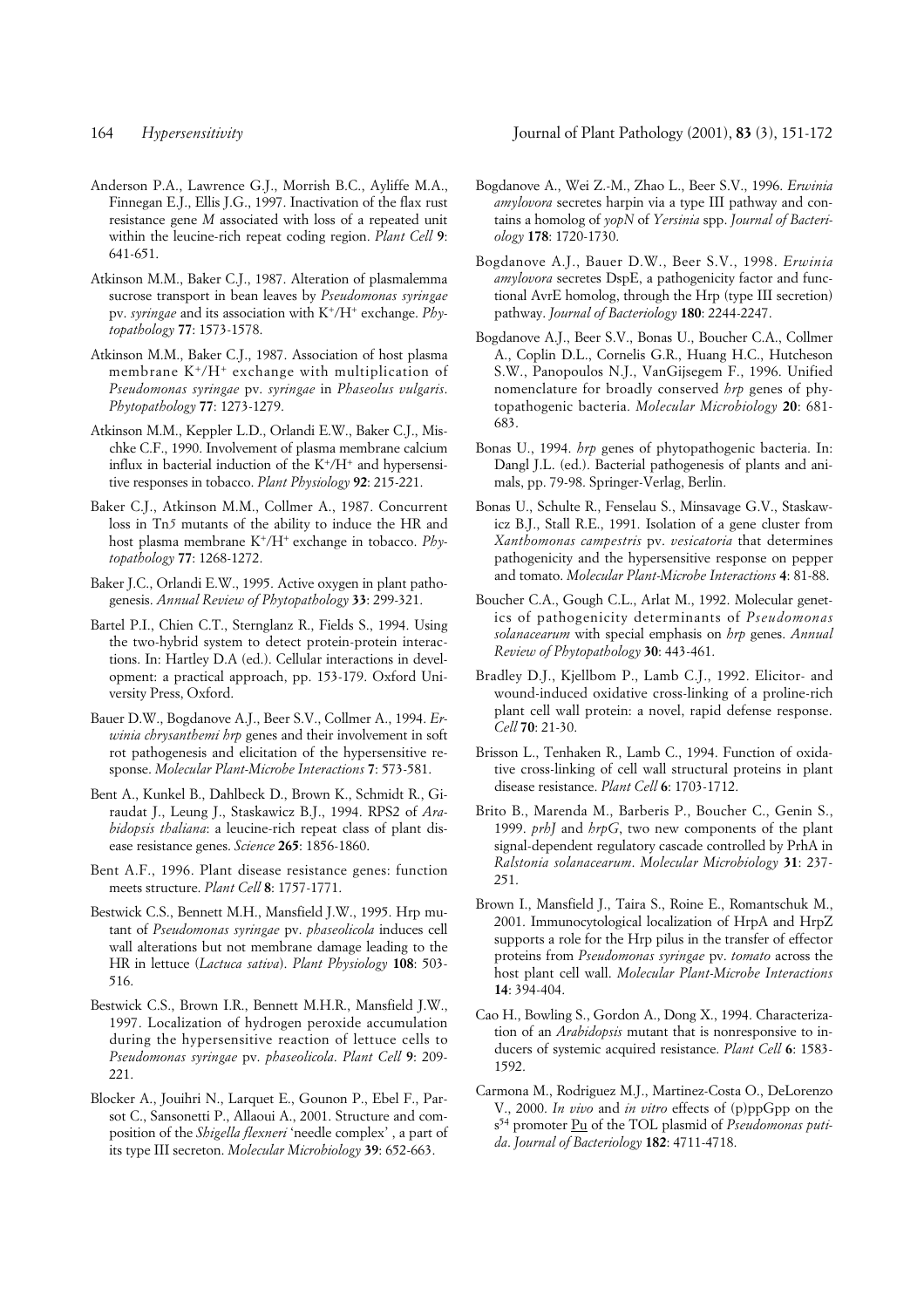- Century K.S., Shapiro A.D., Repetti P.P., Dahlbeck D., Holub E., Staskawicz B.J., 1997. *NDR1*, a pathogen-induced component required for *Arabidopsis* disease resistance. *Science* **278**: 1963-1965.
- Charkowski A.O., Alfano J.R., Preston G., Yuan J., He S.Y., Collmer A., 1998. The *Pseudomonas syringae* pv. *tomato* HrpW protein has domains similar to harpins and pectate lyases and can elicit the plant hypersensitive response and bind to pectate. *Journal of Bacteriology* **180**: 5211-5217.
- Chen Z., Kloek A.P., Boch J., Katagiri F., Kunkel B.N., 2000. The *Pseudomonas syringae avrRpt2* gene product promotes pathogen virulence from inside plant cells. *Molecular Plant-Microbe Interactions* **13**: 1312-1321.
- Chilcott G., Hughes K., 1998. The type III secretion determinants of the flagellar anti-transcriptional factor, FlgM, extend from the amino-terminus into the anti-s<sup>28</sup> domain. *Molecular Microbiology* **30**: 1029-1040.
- Chilcott G.S., Hughes K.T., 2000. Coupling flagellar gene expression to flagellar assembly in *Salmonella enterica* serovar typhimurium and *Escherichia coli*. *Microbiology and Molecular Biology Reviews* **64**: 694-708.
- Collmer A., Badel J.L., Charkowski A.O., Deng W.-L., Fouts D.E., Ramos A.R., Rehm A.H., Anderson D.M., Schneewind O., van Dijk K., Alfano J.R., 2000. *Pseudomonas syringae* Hrp type III secretion system and effector proteins. *Proceedings of the National Academy of Sciences USA* **97**: 8770-8777.
- European Union Chromosome 3 *Arabidopsis* Genome Sequencing Consortium, The Institute of Genomic Research, and Kazusa DNA Research Institute, 2000. Sequence and analysis of chromosome 3 of the plant *Arabidopsis thaliana*. *Nature* **408**: 820-823.
- Cornelis G.R., Boland A., Boyd A.P., Geuijen C., Iriate M., Neyt C., Al E., 1998. The virulence plasmid of yersinia, an antihost genome. *Microbiology and Molecular Biology Reviews* **62**: 1315-1352.
- Croft K.P.C., Voisey C.R., Slusarlenko A.J., 1990. Mechanism of hypersensitive cell collapse: correlation of increased lipoxygenase activity with membrane damage in leaves of *Phaseolus vulgaris* (L.) inoculated with an avirulent race of *Pseudomonas syringae* pv. *phaseolicola*. *Physiological and Molecular Plant Pathology* **36**: 49-62.
- Dangl J., Jones J., 2001. Plant pathogens and integrated defence responses to infection. *Nature* **411**: 826-833.
- Dangl J.L., 1994. The enigmatic avirulence genes of phytopathogenic bacteria. In: Dangl J.L. (ed.). Bacterial pathogenesis of plants and animals, pp. 99-118. Springer-Verlag, Berlin.
- Daniel X., Lacomme C., Morel J., Roby D., 1999. A novel *myb* oncogene homologue in *Arabidopsis* related to hypersensitive cell death. *Plant Journal* **20**: 57-66.
- Delaney T., Fredrich L., Ryals J., 1995. *Arabidopsis* signal

transduction mutant defective in chemically and biologically induced disease resistance. *Proceedings of the National Academy of Sciences USA* **92**: 6602-6606.

- Delaney T., Uknes S., Vernooij B., Friedrich L., Weymann K., Negrotto N., Gaffney T., Gut-Rella M., Kessman H., Ward E., Ryals J., 1994. A central role of salicylic acid in plant disease resistance. *Science* **266**: 1247-1250.
- Delledonne M., Xia Y., Dixon R., Lamb C., 1998. Nitric oxide functions as a signal in plant disease resistance. *Nature* **394**: 585-588.
- Deng W.L., Preston G., Collmer A., Chang C.-J., Huang H.- C., 1998. Characterization of the *hrpC* and *hrpRS* operons of *Pseudomonas syringae* pathovars *syringae, tomato* and *glycinea* and analysis of the ability of *hrpF, hrpG, hrcC, hrpT* and *hrpV* mutants to elicit the hypersensitive response and disease in plants. *Journal of Bacteriology* **180**: 4523-4531.
- Depres D., DeLong C., Glaze S., Liu E., Fobert P., 2000. The *Arabidopsis* NPR1/NIM1 protein enhances the DNA binding activity of a subgroup of the TGA family of bZIP transcriptional factors. *Plant Cell* **12**: 279-290.
- Dixon R., 2001. Natural products and plant disease resistance. *Nature* **411**: 843-847.
- Doke N., 1983. Generation of superoxide anion by potato tuber protoplasts during the hypersensitive response to hyphal cell wall components of *Phytophthora infestans* and specific inhibition of the reaction by suppressors of hypersensitivity. *Physiological Plant Pathology* **23**: 359-367.
- Doke N., 1997. The oxidative burst: roles in signal transduction and plant stress. In. Oxidative stress and the molecular biology of antioxidant defenses. 785-813. Cold Spring Harbor Laboratory Press, Cold Spring Harbor.
- Ellis J., Dodds P., Pryor T., 2000. Structure, function and evolution of plant resistance genes. *Current Opinions in Plant Biology* **3**: 278-284.
- Fields K.A., Hackstadt T., 2000. Evidence for the secretion of *Chlamydia trachomatis* CopN by a type III secretion mechanism. *Molecular Microbiology* **38**: 1048-1060.
- Flor H.H., 1971. Current status of the gene-for-gene concept. *Annual Review of Phytopathology* **9**: 275-296.
- Fyre C., Tang D., Innes R., 2001. Negative regulation of defense responses in plants by a conserved MAPKK kinase. *Proceedings of the National Academy of Sciences USA* **98**: 373-378.
- Gabriel D.W., Rolfe B.G., 1990. Working models of specific recognition in plant-microbe interactions. *Annual Review of Plant Physiology* **28**: 365-391.
- Galan J., 1998. 'Avirulence genes' in animal pathogen? *Trends in Microbiology* **6**: 3-6.
- Galan J.E., 1996. Molecular genetic bases for Salmonella entry into host cells. *Molecular Microbiology* **20**: 263-271.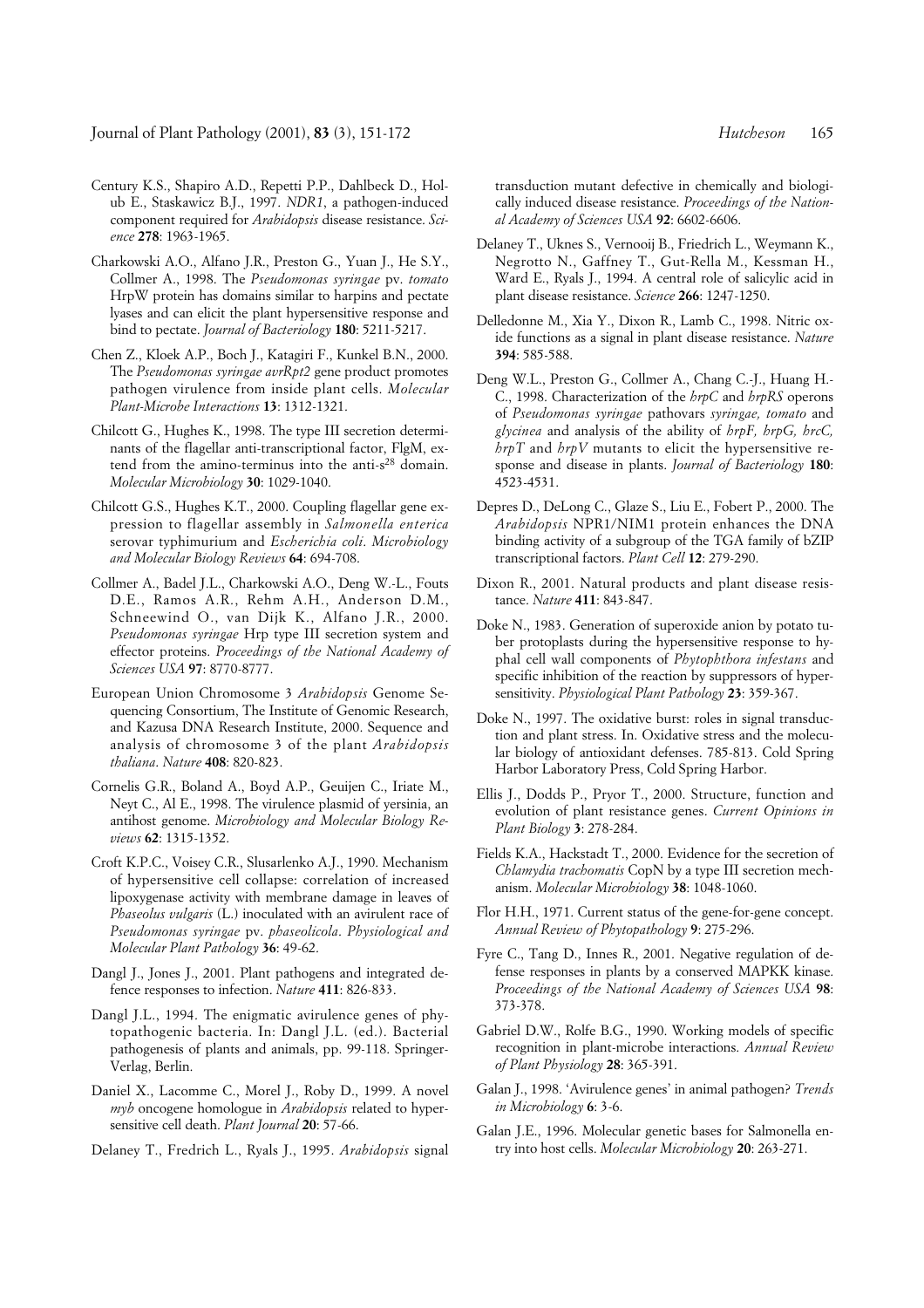- Galan J.E., Collmer A., 1999. Type III secretion machines: bacterial devices for protein delivery into host cells. *Science* **284**: 1322-1328.
- Genin S., Gough C.L., Zischek C., Boucher C.A., 1992. Evidence that the *hrpB* gene encodes a positive regulator for pathogenicity genes of *Pseudomonas solanacearum*. *Molecular Microbiology* **6**: 3065-3076.
- Ghosh S., May M., Kopp E., 1998. NF-kappaB and Rel proteins: evolutionarily conserved mediators of immune responses. *Annual Review of Immunology* **16**: 225-260.
- Glazener J., Orlandi E., Baker J., 1996. The active oxygen response of cell suspensions is not sufficient to cause hypersensitive cell death. *Plant Physiology* **110**: 759-763.
- Gomez-Gomez L., Bauer Z., Boller T., 2001. Both the extracellular leucine-rich repeat domain and the kinase activity of FLS2 are required for flagellin binding and signaling in *Arabidopsis*. *Plant Cell* **13**: 1155-1163.
- Goodman R.N., Novacky A.J., 1994. The hypersensitive reaction of plant to pathogens. A resistance phenomenon APS Press. St. Paul, MN.
- Gopalan S., Bauer D.W., Alfano J.R., Loniello A.O., He S.Y., Collmer A., 1996. Expression of the *Pseudomonas syringae* avirulence protein AvrB in plant cells alleviates its dependence on the hypersensitive response and pathogenicity (Hrp) secretion system in eliciting genotype-specific hypersensitive cell death. *Plant Cell* **8**: 1095-1105.
- Gottfert M., Rothlisberger S., Kundig C., Beck C., Marty R., Hennecke H., 2001. Potential symbiosis-specific genes uncovered by sequencing a 410 kilobase DNA region of the *Bradyrhizobium japonicum* chromosome. *Molecular Microbiology* **183**: 1405-1412.
- Graham T.L., Graham M.Y., 1991. Cellular coordination of molecular responses in plant defense. *Molecular Plant-Microbe Interactions* **4**: 415-422.
- Grant M., Brown I., Adams S., Knight M., Ainslie A., Mansfield J., 2000. The *RPM1* plant disease resistance gene facilitates a rapid and sustained increase in cytosolic calcium that is necessary for the oxidative burst and hypersensitive cell death. *Plant Journal* **23**: 441-450.
- Green D., 2000. Apoptotic pathways: paper wraps stone blunts scissors. *Cell* **102**: 1-4.
- Greenberg J.T., Sussex I., 1996. Programmed cell death: A way of life for plants. *Proceedings of the National Academy of Sciences USA*: In press.
- Grimm C., Panopoulos N.J., 1989. The predicted protein product of a pathogenicity locus from *Pseudomonas syringae* pv. *phaseolicola* is homologous to a highly conserved domain of several prokaryotic regulatory proteins. *Journal of Bacteriology* **171**: 5031-5038.
- Groisman E.A., Blanc-Potard A.B., Uchiya K., 1999. Pathogenicity islands and evolution of *Salmonella* virulence. In: Kaper J.B., Hacker J. (eds.). Pathogenicity islands and oth-

er mobile virulence elements, pp. 127-150. ASM Press, Washington, D.C.

- Gueneron M., Timmers A.C.J., Boucher C., Arlat M., 2000. Two novel proteins, PopB, which has functional nuclear localization signals, and PopC, which has a large leucine rich repeat domain, are secreted through the Hrp-secretion apparatus of *Ralstonia solanacearum*. *Molecular Microbiology* **36**: 261-277.
- Guttman D., Greenberg J., 2001. Functional analysis of the type III effectors AvrRpt2 and AvrRpm1 of *Pseudomonas syringae* with the use of a single copy genomic integration system. *Molecular Plant-Microbe Interactions* **14**: 145-155.
- Ham J., Bauer D., Fouts D., Collmer A., 1998. A cloned *Erwinia chrysanthemi* Hrp (type III protein secretion) system functions in *Escherichia coli* to deliver *Pseudomonas syringae* Avr signals to plant cells and to secrete Avr proteins in culture. *Proceedingsof the National Academy of Sciences USA* **95**: 10206-10211.
- Hammond-Kosack K.E., Jones J.D.G., 1997. Plant disease resistance genes. *Annual Review of Plant Physiology and Plant Molecular Biology* **48**: 575-607.
- Hardt W.-D., Galan J.E., 1997. A secreted *Salmonella* protein with homology to an avirulence determinant of plant pathogenic bacteria. *Proceedings of the National Academy of Sciences USA* **94**: 9887-9892.
- He S.Y., Huang H.C., Collmer A., 1993. *Pseudomonas syringae* pv. *syringae* Harpin<sub>pss</sub>: A protein that is secreted via the Hrp pathway and elicits the hypersensitive response in plants. *Cell* **73**: 1255-1266.
- Hendrickson E.L., Guevera P., Ausubel F.M., 2000. The alternative sigma factor RpoN is required for *hrp* activity in *Pseudomonas syringae* pv. Maculicola and acts at the level of *hrpL* transcription. *Journal of Bacteriology* **182**: 3508- 3516.
- Heu S., Hutcheson S.W., 1993. Nucleotide sequence and properties of the *hrm*A locus associated with the *P*. *syringae* pv. *syringae* 61 *hrp* gene cluster. *Molecular Plant-Microbe Interactions* **6**: 553-564.
- Hirano S.S., Upper C.D., 2000. Bacteria in the leaf ecosystem with emphasis on *Pseudomonas syringae*-a pathogen, ice nucleus and epiphyte. *Microbiology and Molecular Biology Reviews* **64**: 624-653.
- Huang H.C., He S.Y., Bauer D.W., Collmer A., 1992. The *Pseudomonas syringae* pv. *syringae* 61 *hrpH* product: an envelope protein required for elicitation of the hypersensitive response in plants. *Journal of Bacteriology* **174**: 6878- 6885.
- Huang H.C., Hutcheson S.W., Collmer A., 1991. Characterization of the *hrp* cluster from *Pseudomonas syringae* pv. *syringae* 61 and Tn*pho*A tagging of exported or membranespanning Hrp proteins. *Molecular Plant-Microbe Interactions* **4**: 469-476.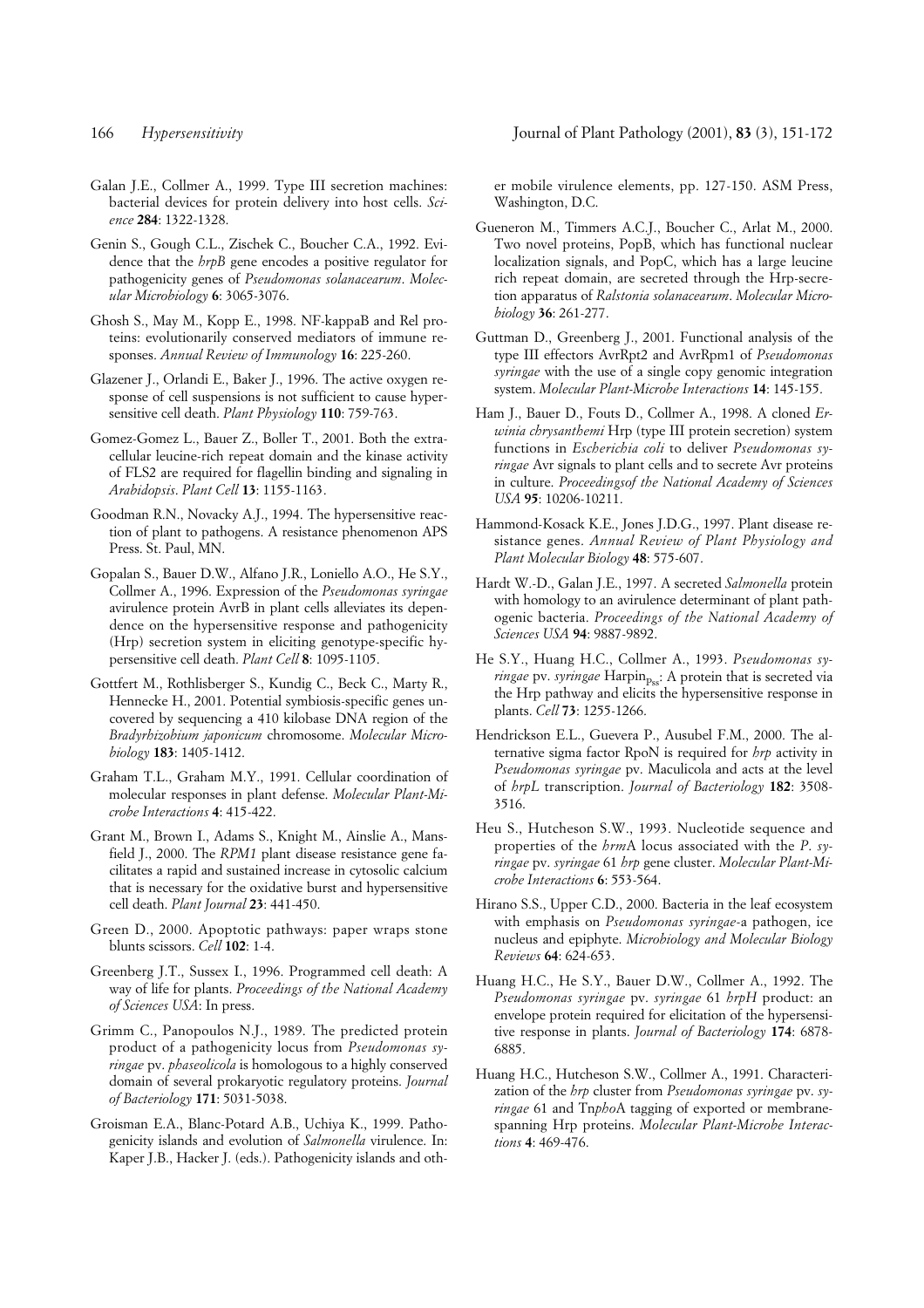- Huang H.C., Lin R.H., Chang C.J., Collmer A., Deng W.L., 1995. The complete *hrp* gene cluster of *Pseudomonas syringae* pv. *syringae* 61 includes two blocks of genes required for harpin Pss secretion that are arranged colinearly with *Yersinia ysc* homologs. *Molecular Plant-Microbe Interactions* **8**: 733-746.
- Huang H.C., Schuurink R., Denny T.P., Atkinson M.M., Baker C.J., Yucel I., Hutcheson, S.W., Collmer A., 1988. Molecular cloning of a *Pseudomonas syringae* pv. *syringae* gene cluster that enables *Pseudomonas fluorescens* to elicit the hypersensitive response in tobacco. *Journal of Bacteriology* **170**: 4748-4756.
- Huang H.C., Xiao Y., Lin R.-H., Lu Y., Hutcheson S.W., Collmer A., 1993. Characterization of the *Pseudomonas syringae* pv. *syringae* 61 *hrpJ* and *hrpI* genes: homology of HrpI to a superfamily of proteins associated with protein translocation. *Molecular Plant-Microbe Interactions* **6**: 515- 520.
- Hueck C.J., 1998. Type III protein secretion systems in bacterial pathogens of animals and plants. *Microbiology and Molecular Biology Reviews* **62**: 379-433.
- Hughes K.T., Gillen K.L., Semon M.J., Karlinsky J.E., 1993. Sensing structural intermediates in bacterial flagellar assembly by export of a negative regulator. *Science* **262**: 1277-1280.
- Hutcheson S.W., 1997. The *hrp*-encoded protein export systems of *Pseudomonas syringae* and other plant pathogenic bacteria and their role in pathogenicity. In: Stacey G., Keen N. (eds.). Plant-microbe interactions, pp. 145-179. ChapmanHall, NewYork.
- Hutcheson S.W., 1998. Currents concepts of active defense in plants. *Annual Review of Phytopathology* **36**: 59-90.
- Hutcheson S.W., 1999. The *hrp* cluster of *Pseudomonas syringae*: a pathogenicity island encoding a type III protein translocation complex? In: Kaper J.B., Harker J. (eds.). Pathogenicity islands and other mobile virulence elements, pp. 309-329. American Society for Microbiology, Washington, D.C.
- Hutcheson S.W., Bretz J., Sussan T., Jin S., Pak K., 2001. The enhancer binding protein HrpR and HrpS interact to regulate *hrp*-encoded type III protein secretion in *Pseudomonas syringae* strains. (Submitted).
- Hutcheson S.W., Collmer A., Baker C.J., 1989. Elicitation of the hypersensitive response by *Pseudomonas syringae*. *Physiologia Plantarum* **76**: 155-163.
- Hutcheson S.W., Heu S., Jin S., Lidell M.C., Pirhonen M.U., Rowley D.L., 1996. Function and regulation of *Pseudomonas syringae hrp* genes. In: Nakazawa T., Furukawa K., Harayama S., Silver S. (eds.). *Pseudomonas*: molecular biology and biotechnology, pp. 512-521. American Society for Microbiology, Washington, D.C.
- Huynh T., Dahlbeck D., Staskawicz B.J., 1989. Bacterial blight of soybean: regulation of a pathogen gene determin-

ing host cultivar specificity. *Science* **245**: 1374-1377.

- Imler J.-L., Hoffman J., 2000. Signaling mechanisms in the antimicrobial host defenses of *Drosophila*. *Current Opinion in Microbiology* **3**: 16-22.
- Innes R.W., Bent A.F., Kunkel B.N., Bisgrove S.R., Staskawicz B.J., 1993. Molecular analysis of avirulence gene *avr-*Rpt2 and identification of a putative regulatory sequence common to all known *Pseudomonas syringae* avirulence genes. *Journal of Bacteriology* **175**: 4859-4869.
- Kazusa DNA Reseach Institute, The Cold Spring Harbor and Washington University Sequencing Consortium, The European Union Arabidopsis Genome Sequencing Consortium, Institute of Plant Genetics and Crop Plant Research, 2000. Sequence and analysis of chromosome 5 of the plant *Arabidopsis thaliana*. *Nature* **408**: 823-826.
- Janeway C., Travers P., Walpert M., Shlomckik M., 2001. Immunobiology Garland. New York.
- Jarvis K.G., Giron J.A., Jerse A.E., McDaniel T.K., Donnenberg M.S., Kaper J.B., 1995. Enteropathogenic *Escherichia coli* contains a putative type III secretion system necessary for the export of proteins involved in attaching and effacing lesion formation. *Proceedings of the National Academy of Sciences USA* **92**: 7996-8000.
- Jia Y., McAdams S., Bryan G., Hershey H., Valent B., 2000. Direct interaction of resistance gene and avirulence gene products confers rice blast resistance. *European Molecular Biology Organization Journal* **19**: 4004-4014.
- Jin Q., Hu W., Brown I., McGhee G., Hart P., Jones A., He S., 2001. Visualization of secreted Hrp and Avr proteins along the Hrp pilus during type III secretion in *Erwinia amylovora* and *Pseudomonas syringae*. *Molecular Microbiology* **40**: 1129-1139.
- Jones D., Jones J., 1996. The role of leucine-rich repeat proteins in plant defences. *Advances in Plant Pathology* **24**: 89- 167.
- Kajava A., 1998. Structural diversity of leucine-rich repeat proteins. *Journal of Molecular Biology* **277**: 519-527.
- Kaper J., Elliott S., Sperandio V., Perna N., Mayhew G., Blattner F., 1998. Attaching and effacing intestinal histopathology and the locus of enterocyte effacement. In: Kaper J., O'brien A. (eds.). *Escherichia coli* O157:H7 and other shiga toxin-producing *E. coli* strains, pp. 163-182. American Society for Microbiology, Washington, D.C.
- Kaper J.B., Mellies J.L., Nataro J.P., 1999. Pathogenicity islands and other mobile genetic elements of diarrheagenic *Escherichia coli*. In: Kaper J.B., Hacker J. (eds.). Pathogenicity islands and other mobile virulence elements, pp. 33-58. American Society for Microbiology, Washington, D.C.
- Keen N.T., Ersek T., Long M., Bruegger B., Holliday M., 1981. Inhibition of the hypersensitive reaction of soybean leaves to incompatible *Pseudomonas* spp. by blasticidin S,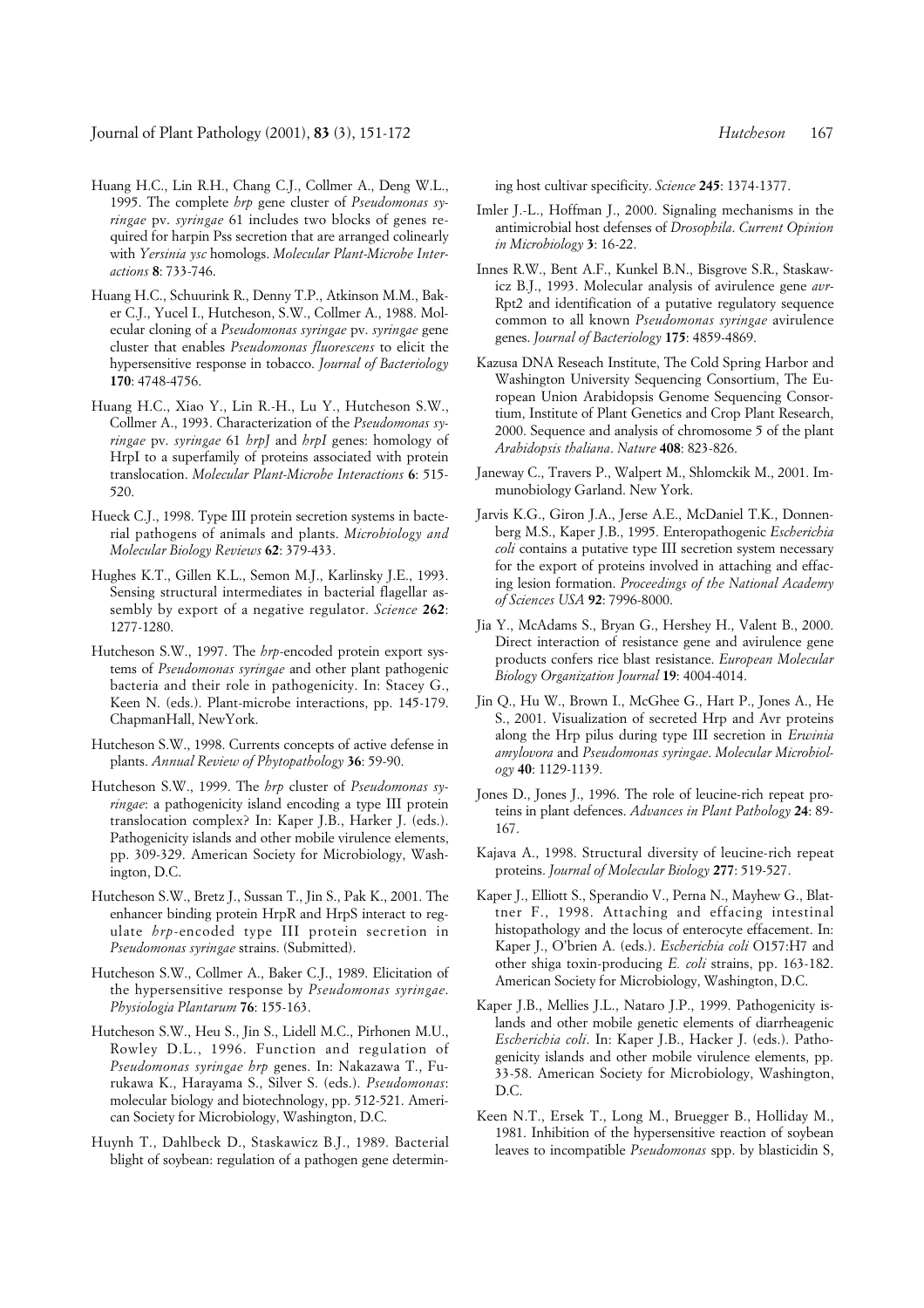streptomycin or elevated temperature. *Physiological Plant Pathology* **18**: 325-357.

- Keen N.T., Holiday M.J., 1982. Recognition of bacterial pathogens by plants. In: Mount M.S., Lacy G.H. (eds.). Phytopathogenic prokaryotes II, pp. 179-221. Academic Press, New York.
- Keen N.T., Tamaki S., Kobayshi D., Gerhold D., Stayton M., Shen H., Gold S., Lorang J., Thordal-Christensen H., Dahlbeck D., Staskawicz B., 1990. Bacteria expressing avirulence gene D produce a specific elicitor of the soybean hypersensitive reaction. *Molecular Plant-Microbe Interactions* **3**: 112-121.
- Keen N.T., Tsurushima T., Midlands S., Sims J., Lee S.-W., Hutcheson S., Atkinson M., Okinaka Y., Yamaoka N., Takeuchi Y., Yoshikawa M., 1996. The syringolide elicitors specified by avirulence gene D and their specific perception by Rpg4 soybean cells. In: Mills D., Kunoh H. (eds.). *Proceedings 7th Japan-US Seminar*. 139-148.
- Keller T., Damude H.G., Werner D., Doerner P., Dixon R.A., Lamb C., 1998. A plant homolog of the neutrophil NADPH Oxidase gp91phox subunit gene encodes a plasma membrane protein with Ca2+ binding motifs. *Plant Cell* **10**: 255-266.
- Keppler L.D., Atkinson M.M., Baker C.J., 1988. Plasma membrane alteration during bacteria-induced hypersensitive reaction in tobacco suspension cells as monitored by intracellular accumulation of fluorescein. *Physiological and Molecular Plant Pathology* **32**: 209-219.
- Keppler L.D., Baker C.J., 1989. O<sub>2</sub>-initiated lipid peroxidation in a bacteria-induced hypersensitive reaction in tobacco cell suspensions. *Phytopathology* **79**: 555-562.
- Kim J.F., Charkowski A.O., Alfano J.R., Collmer A., Beer S.V., 1998. Sequences related to transposable elements and bacteriophages flank avirulence genes of *Pseudomonas syringae*. *Molecular Plant-Microbe Interactions* **11**: 1247- 1252.
- Kim J.F., Ham J.H., Bauer D.W., Collmer A., Beer S.V., 1998. The *hrcC* and *hrpN* operons of *Erwinia chrysanthemi* EC16 are flanked by *plcA* and homologs of hemolysin/adhesion genes and accompanying activator/transporter genes. *Molecular Plant-Microbe Interactions* **11**: 563-567.
- Klement Z., 1963. Rapid detection of pathogenicity of phytopathogenic pseudomonads. *Nature* **199**: 299-300.
- Klement Z., 1977. Cell contact recognition versus toxin action in induction of bacerial hypersensitive reaction. *Acta Phytopathologica Academiae Scientarum Hungaricae* **12**: 257- 261.
- Klement Z., 1982. Hypersensitivity. In: Mount M.S., Lacy G.H. (eds.). Phytopathogenic prokaryotes, pp. 149-177. Academic Press, New York.
- Klement Z., Bozso Z., Ott P., Kecskes M., Rudolph K., 1999. Symptomless resistant response instead of the hypersensi-

tive reaction in tobacco leaves after infiltration of heterologous pathovars of *Pseudomonas syringae*. *Journal of Phytopathology* **147**: 467-475.

- Klement Z., Farkas G.L., Lovrekovich L., 1964. Hypersensitive reaction induced by phytopathogenic bacteria in the tobacco leaf. *Phytopathology* **54**: 474-477.
- Klement Z., Goodman R.N., 1967. The role of the living bacterial cell and induction time in the hypersensitive reaction of the tobacco plant. *Phytopathology* **57**: 322-323.
- Klotz M., Hutcheson S., 1992. Multiple periplasmic catalases in plant pathogenic strains of *Pseudomonas syringae*. *Applied and Environmental Microbiology* **58**: 2468-2473.
- Kobayashi D.Y., Tamaki S.J., Keen N.T., 1989. Cloned avirulence genes from the tomato pathogen *Pseudomonas syringae* pv. *tomato* confer cultivar specificity on soybean. *Proceedings of the National Academy of Sciences USA* **86**: 157-161.
- Kubori T., Sukhan A., Aizawa S., Galan J., 2000. Molecular characterization and assembly of the needle complex of the *Salmonella typhimurium* type III protein secretion system. *Proceedings of the National Academy of Sciences USA* **97**: 10225-10230.
- Kuwajima G., Kawagishi I., Homma M., Asaka J.-I., Kondo E., Macnab R.M., 1989. Export of an N-terminal fragment of *Escherichia coli* flagellin by a flagellum-specific pathway. *Proceedings of the National Academy of Sciences USA* **86**: 4953-4957.
- Lam E., Del Pozo O., 2000. Caspase-like protease involvement in the control of plant cell death. *Plant Molecular Biology* **44**: 417-428.
- Lam E., Kato N., Lawton M., 2001. Programmed cell death, mitochondria and the plant hypersensitive response. *Nature* **411**: 848-853.
- Lambais M., Goldman M., Camargo L., Goldman G., 2000. A genomic approach to the understanding of *Xylella fastidiosa* pathogenicity. *Current Opinion in Microbiology* **3**: 459-462.
- Leach J.E., White F.F., 1996. Bacterial avirulence genes. *Annual Review of Phytopathology* **34**: 153-179.
- Lee J., Klusener B., Tsiamis G., Stevens C., Neyt C., Tampakaki A.P., Panopoulos N.J., Noller J., Weiler E., Cornelis G.R., Mansfield J.W., Nurnberger T., 2001. HrpZ<sub>Psph</sub> from the plant pathogen *Pseudomonas syringae* pv. *phaseolicola* binds to lipid bilayers and forms an ionconducting pore *in vitro*. *Proceedings of the National Academy of Sciences USA* **98**: 289-294.
- Leister R.T., Ausubel F.M., Katagiri F., 1996. Molecular recognition of pathogen attack occurs inside of plant cells in plant disease resistance specified by the *Arabidopsis* genes *RPS2* and *RPM1*. *Proceedings of the National Academy of Sciences USA* **93**: 3459-3464.
- Leister R.T., Katagiri F., 2000. A resistance gene product of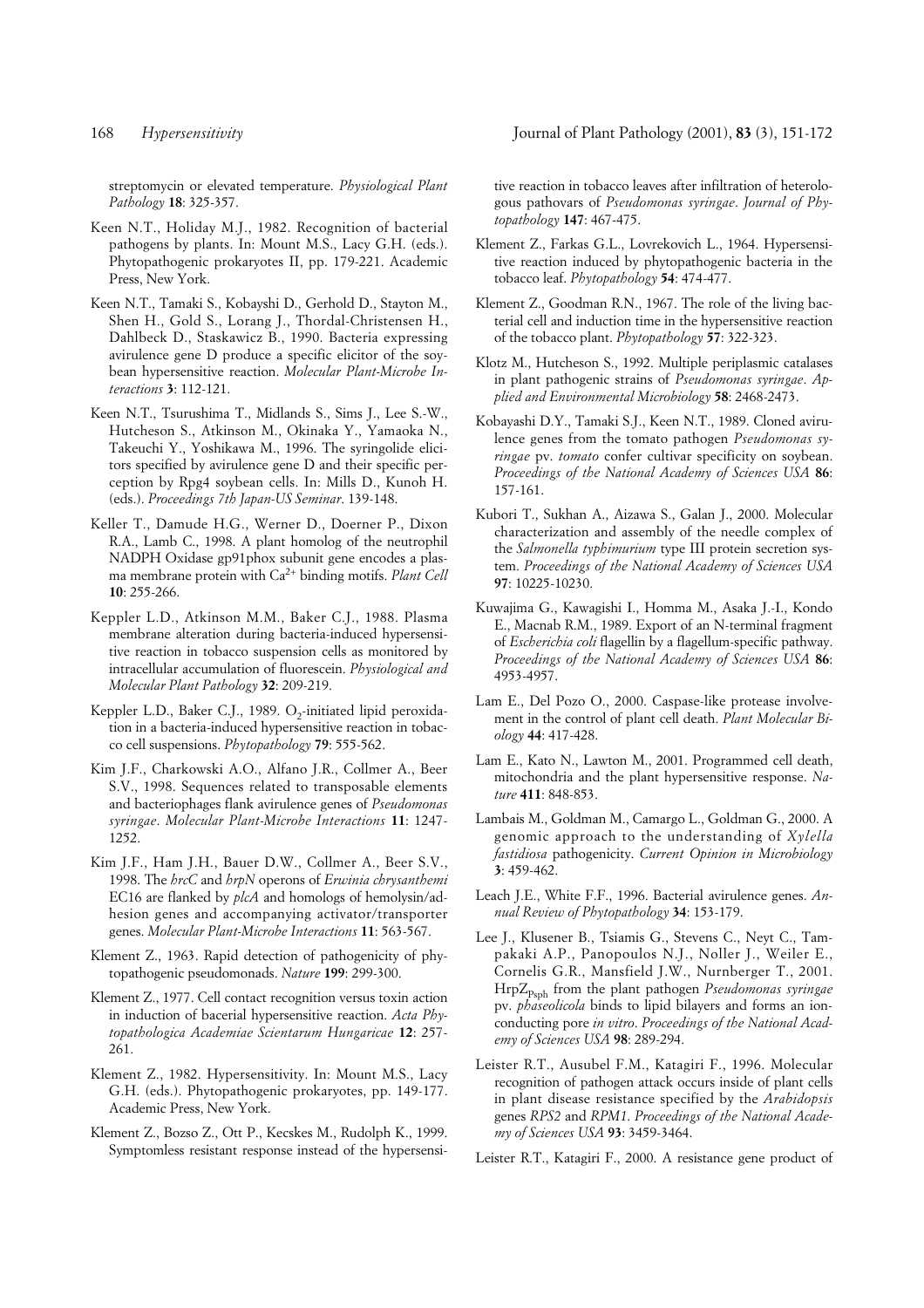the nucleotide binding site-leucine rich repeats class can form a complex with bacterial avirulence proteins *in vivo*. *Plant Journal* **22**: 345-354.

- Levine A., Pennell R., Alvarez M., Palmer R., Lamb C., 1996. Calcium-mediated apoptosis in a plant hypersensitive disease resistance response. *Current Biology* **6**: 427-437.
- Levine A., Tenhaken R., Dixon R., Lamb C., 1994.  $H_2O_2$ from the oxidative burst orchestrates the plant hypersensitive disease resistance response. *Cell* **79**: 583-593.
- Leyser H., Chang C., 1996. Chromosome walking. In: Foster G., Twell D. (eds.). Plant gene isolation: principles and practice. John Wiley, Chichester.
- Li T.-H., Benson S.A., Hutcheson S.W., 1992. Phenotypic expression of the *Pseudomonas syringae* pv. *syringae* 61 *hrp*/*hrm* gene cluster in *Escherichia coli* requires a functional porin. *Journal of Bacteriology* **174**: 1742-1749.
- Lidell M., Hutcheson S.W., 1994. Characterization of the *hrpJ* and *U* operons of *Pseudomonas syringae* pv. *syringae* Pss61: similarity with components of enteric bacteria involved in flagellar biogenesis and demonstration of their role in harpin<sub>Pss</sub> translocation. *Molecular Plant-Microbe Interactions* **7**: 488-497.
- Lidell M.C., 1998. Characterization of the *Pseudomonas syringae* pv. *syringae* Pss61 *hrpJ* and *hrpU* operons and analysis of their role in *avr* gene function. Department of Plant Biology. College Park, University of Maryland.
- Ligternik W., Kroj T., zur Nieden U., Hirt H., Scheel D., 1997. Receptor-mediated activation of a MAP kinase in pathogen defense of plants. *Science* **276**: 2054-2057.
- Lin X., Al E., 1999. Sequence and analysis of chromosome 2 of the plant *Arabidopsis thaliana*. *Nature* **402**: 761-768.
- Lindgren P.B., Frederick R., Govindarajan A.G., Panopoulos N.J., Staskawicz B.J., Lindow S.E., 1989. An ice nucleation reporter gene system: identification of inducible pathogenicity genes in *Pseudomonas syringae* pv. *phaseolicola*. *European Molecular Biology Organization Journal* **5**: 1291- 1301.
- Lindgren P.B., Panopoulos N.J., Staskawicz B.J., Dahlbeck D., 1988. Genes required for pathogenicity and hypersensitivity are conserved and interchangable among pathovars of *Pseudomonas syringae*. *Molecular and General Genetics* **21**: 499-506.
- Lindgren P.B., Peet R.C., Panopoulos N.J., 1986. Gene cluster of *Pseudomonas syringae* pv. *phaseolicola* controls pathogenicity on bean plants and hypersensitivity on nonhost plants. *Journal of Bacteriology* **168**: 512-522.
- Lloyd S., Norman M., Rosqvist R., Wolf-Watz H., 2001. Yersinia YopE is targeted for type III secretion by N-terminal, not mRNA, signals. *Molecular Microbiology* **39**: 520- 531.
- Lyon F., Wood R.K.S., 1976. The hypersensitive reaction and other responses of bean leaves to bacteria. *Annals of*

*Botany* **40**: 479-491.

- Mackey I., Rosen F., 2000. Innate immunity. *New England Journal of Medicine* **343**: 338-344.
- Macnab R.M., 1996. Flagella and motility. In: Neidhardt F.C. (ed.). *Escherichia coli* and *Salmonella*: cellular and molecular biology, pp. 123-145. ASM Press, Washington, D.C.
- Martin G.B., Brommonschenkel S.H., Chunwongse J., Frary A., Ganal M.W., Spivey R., Wu T., Earle E.D., Tanksley S.D., 1993. Map-based cloning of a protein kinase gene conferring disease resistance in tomato. *Science* **262**: 1432- 1436.
- Mayer K., Al E., 2000. Sequence and analysis of chromosome 4 of the plant *Arabidopsis thaliana*. *Nature* **402**: 769-777.
- Menard R., Dehio C., Sansonetti P.J., 1996. Bacterial entry into epithelial cells: the paradigm of *Shigella*. *Trends in Microbiology* **4**: 220-225.
- Mindrinos M., Katagiri F., Yu G.-L., Ausubel F.M., 1994. The *A. thaliana* disease resistance gene *RPS2* encodes a protein containing a nucleotide-binding site and leucinerich repeats. *Cell* **78**: 1089-1099.
- Mittler R., Lam E., 1996. Sacrifice in the face of foes: pathogen-induced programmed cell death in plants. *Trends in Microbiology* **4**: 10-15.
- Mudgett M.B., Staskawicz B.J., 1999. Characterization of the *Pseudomonas syringae* pv. *tomato* AvrRpt2 protein: demonstration of secretion and processing during bacterial pathogenesis. *Molecular Microbiology* **32**: 927-941.
- Napoli C., Staskawicz B.J., 1987. Molecular characterization and nucleic acid sequence of an avirulence gene from race 6 of *Pseudomonas syringae* pv. *glycinea*. *Journal of Bacteriology* **169**: 572-578.
- Nataro J.P., Kaper J.B., 1998. Diarrheagenic *Escherichia coli*. *Clinical Microbiology Reviews* **11**: 142-201.
- Navarre W., Zychlinsky A., 2000. Pathogen-induced apoptosis of macrophages: a common end for different pathogenic strategies. *Cell Microbiology* **2**: 265-273.
- Nimchuk Z., Marios E., Kjemtrup S., Leister R., Katagiri F., Dangl J., 2000. Eukaryotic fatty acid acylation drives plasma membrane targeting and function of several type III effector proteins from *Pseudomonas syringae*. *Cell* **101**: 353- 363.
- Novacky A.J., Pike S.M., Popham P.L., 1994. Varying membrane properties of cells tissues inoculated with HR-inducing bacteria. In: Bills D.D., Kung S.D. (eds.). Biotechnology and plant protection: bacterial pathogenesis and disease resistance, pp. 295-301. World Scientific Publ, Singapore.
- Orlandi E.W., Hutcheson S.W., Baker C.J., 1992. Early physiological responses associated with race-specific recognition in soybean leaf tissue and cell suspensions treated with *Pseudomonas syringae* pv. *glycinea*. *Physiological and Molecular Plant Pathology* **40**: 173-180.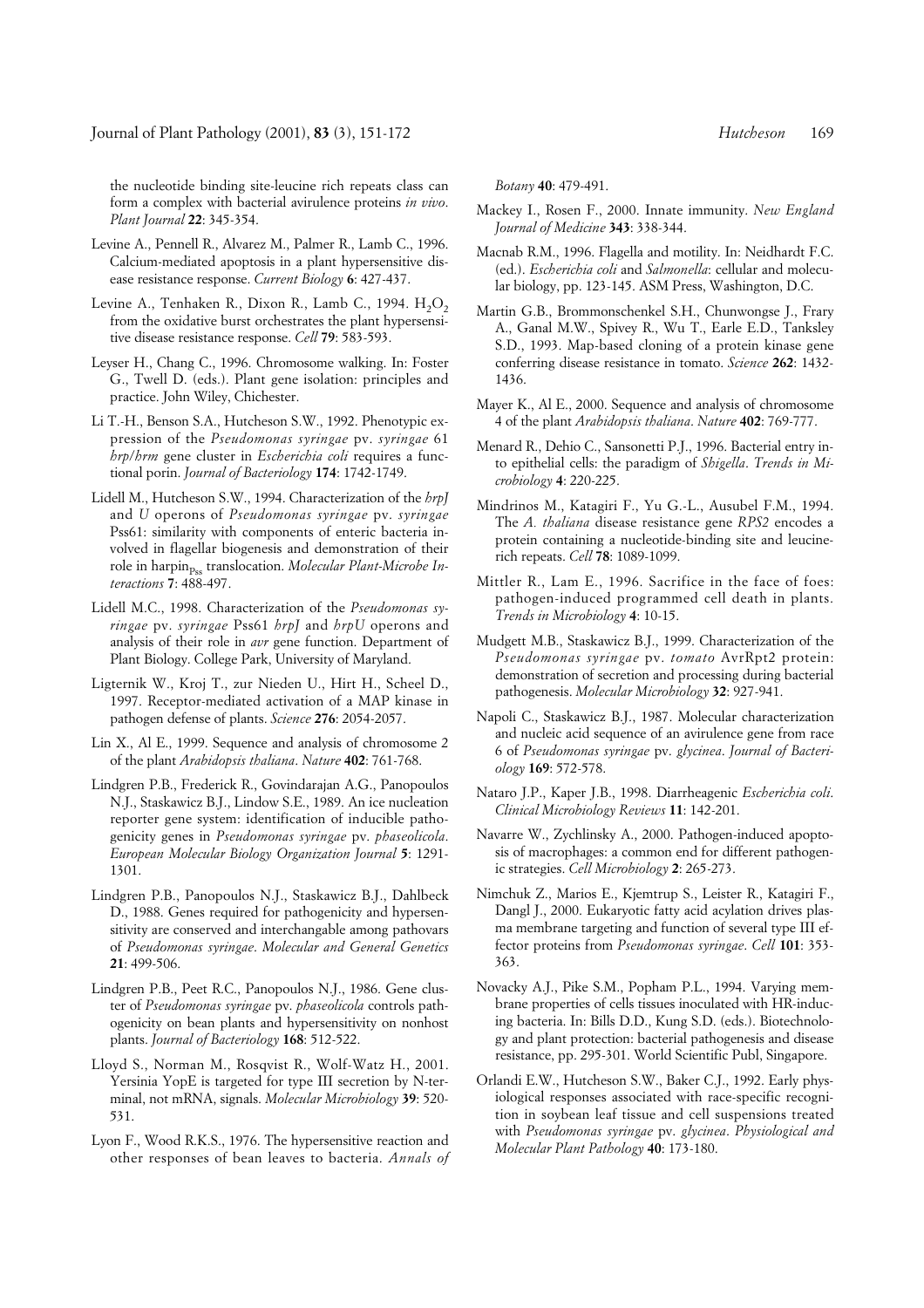- Parniske M., Hammond-Kosack K.E., Golstein C., Thomas C.M., Jones D.A., Harrison K., Wulff B.B.H., Jones J.D.G., 1997. Novel disease resistance specificities result from sequence exchange between tandemly repeated genes at the *Cf-4/9* locus of tomato. *Cell* **91**: 821-832.
- Parson Y., Glendinning K., Thorton V., Hales B., Hart C., Winstanley C., 2001. A putative type III secretion gene cluster is widely distributed in the *Burkholderia cepacia* complex but absent from genomovar I. *FEMS Microbiological Letters* **203**: 103-108.
- Parsot C., Sansonetti P., 1999. The virulence plasmid of Shigellae: an archipelago of pathogenicity islands? In: Kaper J., Hacker J. (eds.). Pathogenicity islands and other mobile virulence elements, pp. 151-165. ASM Press, Washington, DC.
- Pirhonen M.U., Lidell M.C., Rowley D., Lee S.W., Silverstone S., Liang Y., Keen N.T., Hutcheson S.W., 1996. Phenotypic expression of *Pseudomonas syringae avr* genes in *E. coli* is linked to the activities of the *hrp*-encoded secretion system. *Molecular Plant-Microbe Interactions* **9**: 252-260.
- Preston G., Bertrand N., Rainey P., 2001. Type III secretion in plant growth-promoting *Pseudomonas fluorescens* SBW25. *Molecular Microbiology* **41**: 999-1014.
- Preston G., Deng W.-L., Huang H.-C., Collmer A., 1998. Negative regulation of *hrp* genes in *Pseudomonas syringae* by HrpV. *Journal of Bacteriology* **180**: 4532-4537.
- Rahme L.G., Mindronos M.N., Panopoulos N.J., 1992. Plant and environmental sensory signals control the expression of *hrp* genes in *Pseudomonas syringae* pv. *phaseolicola*. *Journal of Bacteriology* **174**: 3499-3507.
- Ritter C., Dangl J.L., 1995. The *avrRpm1* gene of *Pseudomonas syringae* pv. *maculicola* is required for virulence on *Arabidopsis*. *Molecular Plant-Microbe Interactions* **8**: 444-453.
- Roine E., Wei W., Yuan J., Nurmiaho-Lassila E.-L., Kalkkinen N., Romantschuk M., He S.-Y., 1997. Hrp pilus: an *hrp*-dependent bacterial surface appendage produced by *Pseudomonas syringae* pv. *tomato* DC3000. *Proceedings of the National Academy of Sciences USA* **94**: 3459-3464.
- Romantschuk M., Roine E., Taira S., 2001. Hrp pilus reaching through the plant cell wall. *European Journal of Plant Pathology* **107**: 153-160.
- Rosqvist R., Hakansson S., Forsberg A., Wolf-Watz H., 1995. Functional conservation of the secretion and translocation machinery for virulence proteins of yersiniae, salmonellae and shigellae. *European Molecular Biology Organization Journal* **14**: 4187-4195.
- Rosqvist R., Magnusson K.E., Wolf-Watz H., 1994. Target cell contact triggers expression and polarized transfer of *Yersinia* YopE cytotoxin into mammalian cells. *European Molecular Biology Organization Journal* **13**: 964-972.
- Ryals J., 1997. The *Arabidopsis* NIM1 protein shows homolo-

gy to the mammalian transcriptional factor inhibitor IkB. *Plant Cell* **9**: 425-439.

- Ryals J.A., Neuenschwander U.H., Willits M.G., Molina A., Steiner H.-Y., Hunt M.D., 1996. Systemic acquired resistance. *Plant Cell* **8**: 1809-1819.
- Salmeron J.M., Oldroyd G.E.D., Rommens C.M.T., Scofield S.R., Kim H.S., Lavelle D.T., Dahlbeck D., Staskawicz B.J., 1996. Tomato *Prf* is a member of the leucine-rich repeat class of plant disease resistance genes and lies embedded within the *Pto* kinase gene cluster. *Cell* **86**: 123-133.
- Salmond G.P.C., Reeves P.J., 1993. Membrane traffic wardens and protein secretion in gram-negative bacteria. *Trends in Biochemical Sciences* **18**: 7-12.
- Sasser M., 1982. Inhibition by antibacterial compounds of the hypersensitive reaction induced by *Pseudomonas pisi* in tobacco. *Phytopathology* **72**: 1513-1517.
- Shan L., He P., Zhou J., Tang X., 2000. A cluster of mutations disrupt the avirulence but not the virulence function of AvrPto. *Molecular Plant-Microbe Interactions* **13**: 592- 598.
- Shen H., Keen N.T., 1993. Characterization of the promoter of avirulence gene D from *Pseudomonas syringae* pv. *tomato*. *Journal of Bacteriology* **175**: 5916-5924.
- Sory M.-P., Boland A., Lambermont I., Cornelis G.R., 1995. Identification of the YopE and YopH domains required for secretion and internalization into the cytosol of macrophages, using the cyaA gene fusion approach. *Proceedings of the National Academy of Sciences USA* **92**: 11990-12002.
- Sory M.-P., Cornelis G.R., 1994. Translocation of a hybrid YopE-adenylate cyclase from *Yersinia enterocolitica* into HeLa cells. *Molecular Microbiology* **14**: 583-594.
- Stall R.E., Cook A.A., 1979. Evidence that bacterial contact with the plant cell is necessary for the hypersensitive reaction but not the susceptible reaction. *Physiological Plant Pathology* **14**: 77-84.
- Staskawicz B., Mudgett M., Dangl J., Galan J., 2001. Common and contrasting themes of plant and animal diseases. *Science* **274**: 2063-2065.
- Staskawicz B.J., Dahlbeck D., Keen N., Napoli C., 1987. Molecular characterization of cloned avirulence genes from race 0 and 1 of *Pseudomonas syringae* pv. *glycinea*. *Journal of Bacteriology* **169**: 5789-5794.
- Staskawicz B.J., Dahlbeck D., Keen N.T., 1984. Cloned avirulence gene of *Pseudomonas syringae* pv. *glycinea* determines race-specific incompatibility on *Glycine max* (L.) Merr. *Proceedings of the National Academy of Sciences USA* **81**: 6024-6028.
- Straley S.C., Skrzypek E., Plano G.V., Bliska J.B., 1993. Yops of *Yersinia* spp. pathogenic for humans. *Infection and Immunity* **61**: 3105-3110.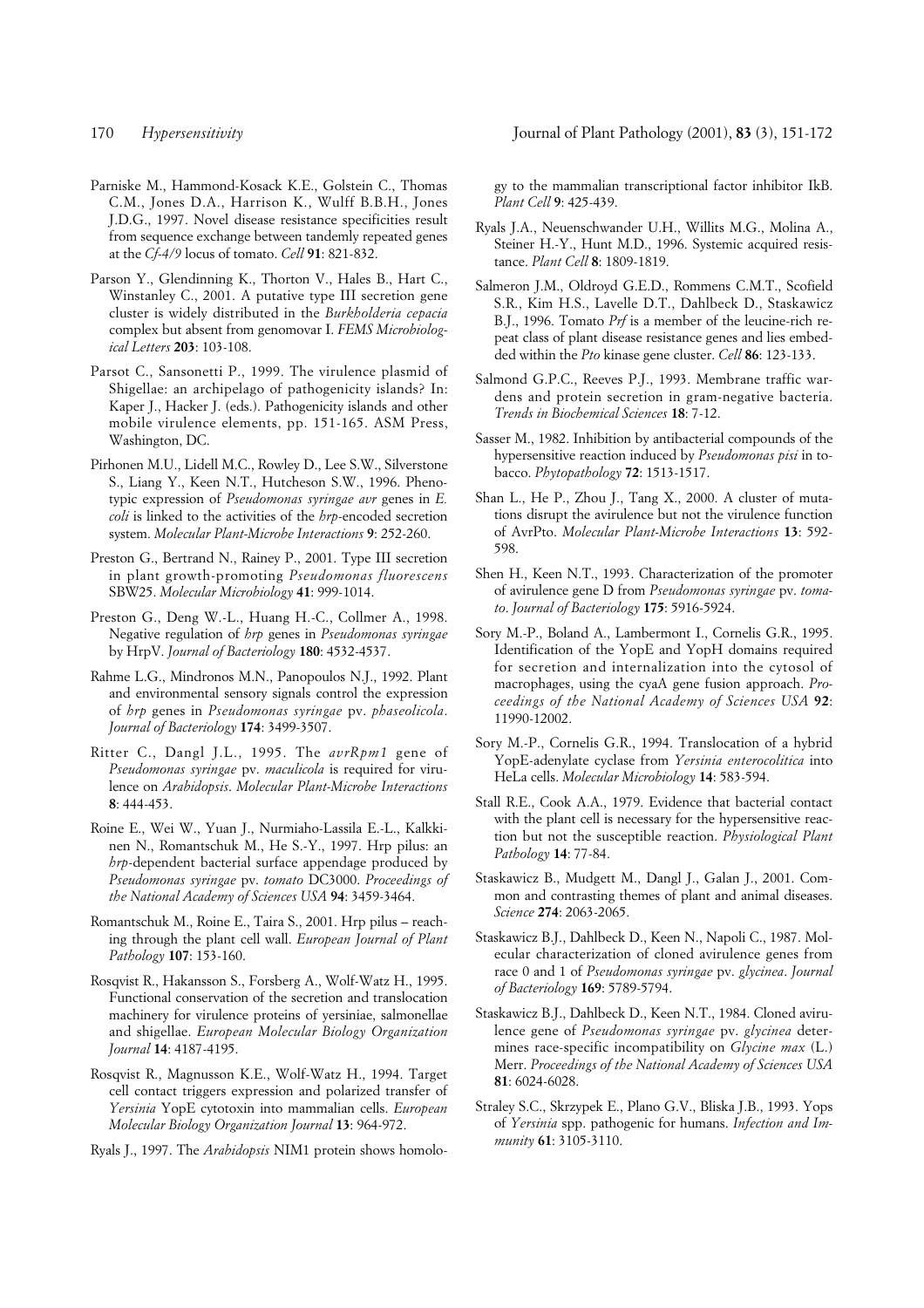- Swiderski M., Innes R., 2001. The *Arabidopsis PBS1* resistance gene encodes a member of a novel protein kinase subfamily. *Plant Journal* **26**: 101-112.
- Sze C.C., Shingler V., 1999. The alarmone (p)ppGpp mediates physiological-responsive control at the s54-dependent Po promoter. *Molecular Microbiology* **31**: 1217-1228.
- Szurek B., Marois E., Bonas U., Van der Ackerveken G., 2001. Eukaryotic features of the *Xanthomonas* type III effector AvrBs3: protein domains involved in transcriptional activation and the interaction with nuclear import receptors from pepper. *Plant Journal* **26**: 523-534.
- Tang X., Frederick R.D., Zhou J., Halterman D.A., Jia Y., Martin G.B., 1996. Initiation of plant disease resistance by physical interaction of AvrPto and Pto kinase. *Science* **274**: 2060-2063.
- Tenhaken R., Levine A., Brisson L.F., Dixon R.A., Lamb C., 1995. Function of the oxidative burst in hypersensitive resistance. *Proceedings of the National Academy of Sciences USA* **92**: 4158-4163.
- Theologis A., Ecker J., Palm C., Al. E., 2000. Sequence and analysis of chromosome 1 of the plant *Arabidopsis thaliana*. *Nature* **408**: 816-820.
- Turner J.G., Novacky A., 1974. The quantitative relation between plant and bacterial cells involved in the hypersensitive reaction. *Phytopathology* **64**: 885-890.
- Van den Ackerveken G., Marois E., Bonas U., 1996. Recognition of the bacterial avirulence protein AvrBs3 occurs inside the host plant cell. *Cell* **87**: 1307-1316.
- VanGijsegem F., Genin S., Boucher C., 1993. Conservation of secretion pathways for pathogenicity determinants of plant and animal bacteria. *Trends in Microbiology* **1**: 175-180.
- VanGijsegem F., Gough C., Zischek C., Niqueux E., Ariat M., Genin S., Barberis P., German S., Castello P., Boucher C., 1995. The *hrp* gene locus of *Pseudomonas solanacearum*, which controls the production of a type III secretion system, encodes eight proteins related to components of the bacterial flagellar biogenesis complex. *Molecular Microbiology* **15**: 1095-1114.
- VanGijsegem F., Vasse J., Camus J.-C., Marenda M., Boucher C., 2000. *Ralstonia solanacearum* produces Hrp-dependent pili that are required for PopA secretion but not for attachment of bacteria to plant cells. *Molecular Microbiology* **36**: 249-260.
- Viprey V., Del Greco A., Golinowski W., Broughton W., Perret X., 1998. Symbiotic implications of type III protein secretion machinery in *Rhizobium*. *Molecular Microbiology* **28**: 1381-1389.
- Vivian A., Gibbon M.J., 1997. Avirulence genes in plant-pathogenic bacteria: signals or weapons. *Microbiology* **143**: 693- 704.
- Wei W., Plovanich-Jones A., Deng W.-L., Jin Q.-L., Collmer A., Huang H.C., He S.Y., 2000. The gene coding for the

Hrp pilus structural protein is required for type III secretion of Hrp and Avr proteins in *Pseudomonas syringae* pv. *tomato*. *Proceedings of the National Academy of Sciences USA* **97**: 2247-2252.

- Wei Z., Kim J.F., Beer S.V., 2000. Regulation of *hrp* genes and type III protein secretion in *Erwinia amylovora* by HrpX/HrpY, a novel two component system, and HrpS. *Molecular Plant-Microbe Interactions* **13**: 1251-1262.
- Wei Z.-M., Laby R.J., Zumoff C.H., Bauer D.W., He S.H., Collmer A., Beer S.V., 1992. Harpin, elicitor of the hypersensitive response produced by the plant pathogen *Erwinia amylovora*. *Science* **257**: 85-88.
- Wei Z.-M., Sneath B.J., Beer S.V., 1992. Expression of *Erwinia amylovora hrp* genes in response to environmental stimuli. *Journal of Bacteriology* **174**: 1875-1882.
- Wei Z.M., Beer S.V., 1995. *hrpL* activates *Erwinia amylovora hrp* gene transcription and is a member of the ECF subfamily of sigma factors. *Journal of Bacteriology* **177**: 6201- 6210.
- Wendehenne D., Pugin A., Klessig D., Durner J., 2001. Nitric oxide, comparative synthesis and signaling in animal and plant cells. *Trends in Plant Science* **6**: 177-183.
- Wengelnik K., Bonas U., 1996. HrpXv, an AraC-type regulator, activates expression of five of six loci in the *hrp* cluster *Xanthomonas campestris* pv. *vesicatoria*. *Journal of Bacteriology* **178**: 3462-3469.
- Wu G., Shortt B., Lawrence E., Levine E., Fitzsimmons K., Shah D., 1995. Disease resistance conferred by expression of a gene encoding  $H<sub>2</sub>O<sub>2</sub>$  generating glucose oxidase in transgenic potato plants. *Plant Cell* **7**: 1357-1368.
- Xiao Y., Heu S., Yi J., Lu Y., Hutcheson S.W., 1994. Identification of a putative alternate sigma factor and characterization of a multicomponent regulatory cascade controlling the expression of *Pseudomonas syringae* pv. *syringae* Pss61 *hrp* and *hrmA* genes. *Journal of Bacteriology* **176**: 1025- 1036.
- Xiao Y., Hutcheson S.W., 1994. A single promoter sequence recognized by a newly identified alternate sigma factor directs expression of pathogenicity and host range determinants in *Pseudomonas syringae*. *Journal of Bacteriology* **176**: 3089-3091.
- Xiao Y., Lu Y., Heu S., Hutcheson S.W., 1992. Organization and environmental regulation of the *Pseudomonas syringae* pv. *syringae* 61 *hrp* cluster. *Journal of Bacteriology* **174**: 1734-1741.
- Yahr T.L., Mende-Mueller L.M., Friese M.B., Frank D.W., 1997. Identification of type III secreted products of the *Pseudomonas aeruginosa* exoenzyme S regulon. *Journal of Bacteriology* **179**: 7165-7168.
- Yang Y., Gabriel D.W., 1995. *Xanthomonas* avirulence/pathogenicity gene family encodes functional plant nuclear targeting signals. *Molecular Plant-Microbe Interactions* **8**: 627-631.